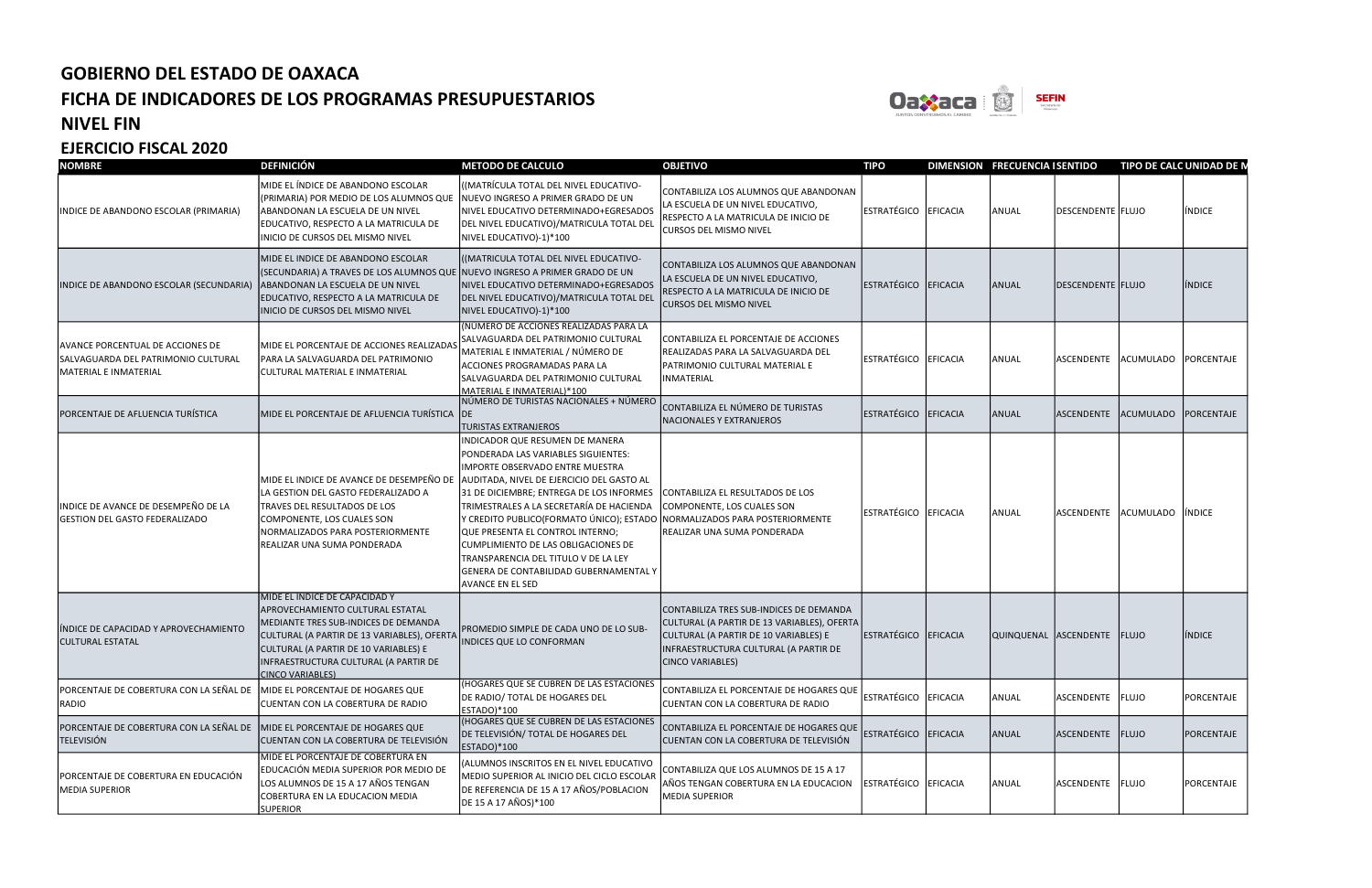

#### NIVEL FIN

| <b>NOMBRE</b>                                                                                                                    | <b>DEFINICIÓN</b>                                                                                                                                                                                                                                                                                                                         | <b>METODO DE CALCULO</b>                                                                                                                                                     | <b>OBJETIVO</b>                                                                                                                                                                                                                                               | <b>TIPO</b>          |          | DIMENSION FRECUENCIA I SENTIDO |                  | TIPO DE CALC UNIDAD DE N    |               |
|----------------------------------------------------------------------------------------------------------------------------------|-------------------------------------------------------------------------------------------------------------------------------------------------------------------------------------------------------------------------------------------------------------------------------------------------------------------------------------------|------------------------------------------------------------------------------------------------------------------------------------------------------------------------------|---------------------------------------------------------------------------------------------------------------------------------------------------------------------------------------------------------------------------------------------------------------|----------------------|----------|--------------------------------|------------------|-----------------------------|---------------|
| PORCENTAJE DE COBERTURA ESCOLAR DE<br><b>EDUCACIÓN BÁSICA</b>                                                                    | MIDE EL PORCENTAJE DE MATRÍCULA EN EDAD<br>ESCOLAR QUE RECIBE EDUCACIÓN BÁSICA EN EL ESCOLAR CICLO ESCOLAR N / POBLACIÓN EN<br>ESTADO DE OAXACA, DURANTE UN CICLO<br><b>ESCOLAR</b>                                                                                                                                                       | (MATRÍCULA EN EDUCACIÓN BASICA EN EL AÑO  CONTABILIZA EL PORCENTAJE DE MATRICULA<br>EDAD ESCOLAR DEL NIVEL BÁSICO DEL AÑO N) * BASICA EN EL ESTADO DE OAXACA, DURANTE<br>100 | EN EDAD ESCOLAR QUE RECIBE EDUCACION<br>UN CICLO ESCOLAR                                                                                                                                                                                                      | ESTRATÉGICO EFICACIA |          | ANUAL                          | ASCENDENTE       | ACUMULADO PORCENTAJE        |               |
| PORCENTAJE DE COBERTURA ESCOLAR DE<br><b>EDUCACIÓN SUPERIOR</b>                                                                  | MIDE EL PORCENTAJE DE COBERTURA ESCOLAR<br>DE EDUCACIÓN SUPERIOR POR MEDIO DE LA<br>CAPACIDAD INSTALADA DISPONIBLE PARA<br>ATENDER A LA POBLACION EN EDAD ESCOLAR<br>DE 18 A 22 AÑOS DE EDAD EN LA ENTIDAD                                                                                                                                | (MATRÍCULA TOTAL DE EDUCACIÓN<br>SUPERIOR/POBLACION DEL GRUPO DE EDAD DE<br>18 A 22 AÑOS) * 100                                                                              | CONTABILIZA LA CAPACIDAD INSTALADA<br>DISPONIBLE PARA ATENDER A LA POBLACION EN<br>EDAD ESCOLAR DE 18 A 22 AÑOS DE EDAD EN<br>LA ENTIDAD                                                                                                                      | <b>ESTRATÉGICO</b>   | EFICACIA | ANUAL                          | ASCENDENTE FLUJO |                             | PORCENTAJE    |
| líndice de competitividad estatal                                                                                                | MIDE EL ANÁLISIS POR 10 SUBIDICES<br>PRINCIPALES                                                                                                                                                                                                                                                                                          | OTORGA UNA CALIFICACIÓN DE CERO A 100<br>PARA CADA ENTIDAD, TANTO A NIVEL GENERAL<br>COMO PARA CADA SUBINDICE, CON EL FIN DE<br>CONOCER SU DESEMPEÑO                         | CONTABILIZA EL INDICE DE COMPETITIVIDAD<br>ESTATAL                                                                                                                                                                                                            | ESTRATÉGICO EFICACIA |          | <b>BIENAL</b>                  | ASCENDENTE FLUJO |                             | INDICE        |
| INDICE DE COMPETITIVIDAD ESTATAL<br>SUBINDICE DE INNOVACIÓN DE LOS SECTORES<br>ECONÓMICOS VARIABLE: INVESTIGADORES Y<br>PATENTES | MIDE EL ÍNDICE DE COMPETITIVIDAD ESTATAL<br>SUBINDICE DE INNOVACIÓN DE LOS SECTORES<br>ECONÓMICOS VARIABLE: INVESTIGADORES Y<br>PATENTES A TRAVÉS DE LA CAPACIDAD DE LOS<br>ESTADOS PARA COMPETIR CON ÉXITO EN LA<br>ECONOMÍA, PARTICULARMENTE EN SECTORES<br>DE ALTO VALOR AGREGADO, INTENSIVOS EN<br>CONOCIMIENTO Y TECNOLOGÍA DE PUNTA | <b>ANÁLISIS POR COMPONENTES PRINCIPALES</b>                                                                                                                                  | CONTABILIZA LA CAPACIDAD DE LOS ESTADOS<br>PARA COMPETIR CON ÉXITO EN LA ECONOMÍA,<br>PARTICULARMENTE EN SECTORES DE ALTO<br>VALOR AGREGADO, INTENSIVOS EN<br>CONOCIMIENTO Y TECNOLOGIA DE PUNTA                                                              | <b>ESTRATÉGICO</b>   | EFICACIA | <b>BIENAL</b>                  | ASCENDENTE FLUJO |                             | <b>INDICE</b> |
| INDICE DE COMPETITIVIDAD FORESTAL ESTATAL                                                                                        | MIDE 42 INDICADORES QUE SE ORGANIZAN EN<br>CUATRO SUBINDICES QUE BUSCAN MEJORAR LA<br>PROVISION DE SERVICIOS AMBIENTALES, EL<br>APROVECHAMIENTO SUSTENTABLE Y LA<br>MEJORA DE CONDICIONES SOCIOECONOMICAS<br><b>DE LOS BOSQUES DE MEXICO</b>                                                                                              | SE NORMALIZARON TODOS LOS INDICADORES<br>EN UN RANGO [0-100] PARA HACERLOS<br><b>COMPARABLES</b>                                                                             | CONTABILIZA 42 INDICADORES QUE SE<br>ORGANIZAN EN CUATRO SUBINDICES QUE<br><b>BUSCAN MEJORAR LA PROVISION DE SERVICIOS</b><br>AMBIENTALES, EL APROVECHAMIENTO<br>SUSTENTABLE Y LA MEJORA DE CONDICIONES<br>SOCIOECONOMICAS DE LOS BOSQUES DE<br><b>MEXICO</b> | ESTRATÉGICO          | EFICACIA | <b>BIENAL</b>                  | ASCENDENTE       | ACUMULADO INDICE            |               |
| INDICE DE COMPETITIVIDAD FORESTAL ESTATAL                                                                                        | MIDE 42 INDICADORES QUE SE ORGANIZAN EN<br>CUATRO SUBINDICES QUE BUSCAN MEJORAR LA<br>PROVISION DE SERVICIOS AMBIENTALES, EL<br>APROVECHAMIENTO SUSTENTABLE Y LA<br>MEJORA DE CONDICIONES SOCIOECONOMICAS<br>DE LOS BOSQUES DE MEXICO                                                                                                     | SE NORMALIZARON TODOS LOS INDICADORES<br>EN UN RANGO [0-100] PARA HACERLOS<br><b>COMPARABLES</b>                                                                             | CONTABILIZA 42 INDICADORES QUE SE<br>ORGANIZAN EN CUATRO SUBINDICES QUE<br>BUSCAN MEJORAR LA PROVISIÓN DE SERVICIOS<br>AMBIENTALES, EL APROVECHAMIENTO<br>SUSTENTABLE Y LA MEJORA DE CONDICIONES<br>SOCIOECONOMICAS DE LOS BOSQUES DE<br><b>MEXICO</b>        | ESTRATÉGICO EFICACIA |          | <b>BIENAL</b>                  | ASCENDENTE       | ACUMULADO INDICE            |               |
| <b>INDICE DE COMPETITIVIDAD URBANA</b>                                                                                           | MIDE A TRAVEZ DE 10 SUBINDICES LA<br>CAPACIDAD DE LAS CIUDADES MEXICANAS PARA<br>ATRAER Y RETENER INVERSIONES Y TALENTO                                                                                                                                                                                                                   | CALIFICACIÓN ENTRE CERO Y 100 EN<br>PROPORCIÓN A LA ESCALA UTILIZADA                                                                                                         | CONTABILIZA 10 SUBINDICES LA CAPACIDAD DE<br>LAS CIUDADES MEXICANAS PARA ATRAER Y<br>RETENER INVERSIONES Y TALENTO                                                                                                                                            | ESTRATÉGICO EFICACIA |          | <b>BIENAL</b>                  |                  | ASCENDENTE ACUMULADO INDICE |               |
| TASA DE VARIACIÓN ANUAL DE LA DERRAMA<br>ECONÓMICA GENERADA POR EL TURISMO                                                       | MIDE LA VARIACIÓN PORCENTUAL DEL<br>CRECIMIENTO ANUAL DE LA CONTRIBUCIÓN<br>GENERADA POR EL TURISMO QUE VISITA LA<br>ENTIDAD, CON RELACIÓN A AÑOS ANTERIORES                                                                                                                                                                              | (DERRAMA ECONÓMICA TO / DERRAMA<br>ECONÓMICA T-1)-1)*100                                                                                                                     | CONTABILIZA EL CRECIMIENTO ANUAL DE LA<br>CONTRIBUCIÓN GENERADA POR EL TURISMO<br>QUE VISITA LA ENTIDAD, CON RELACIÓN A<br>AÑOS ANTERIORES                                                                                                                    | ESTRATÉGICO EFICACIA |          | ANUAL                          | ASCENDENTE FLUJO |                             | <b>TASA</b>   |

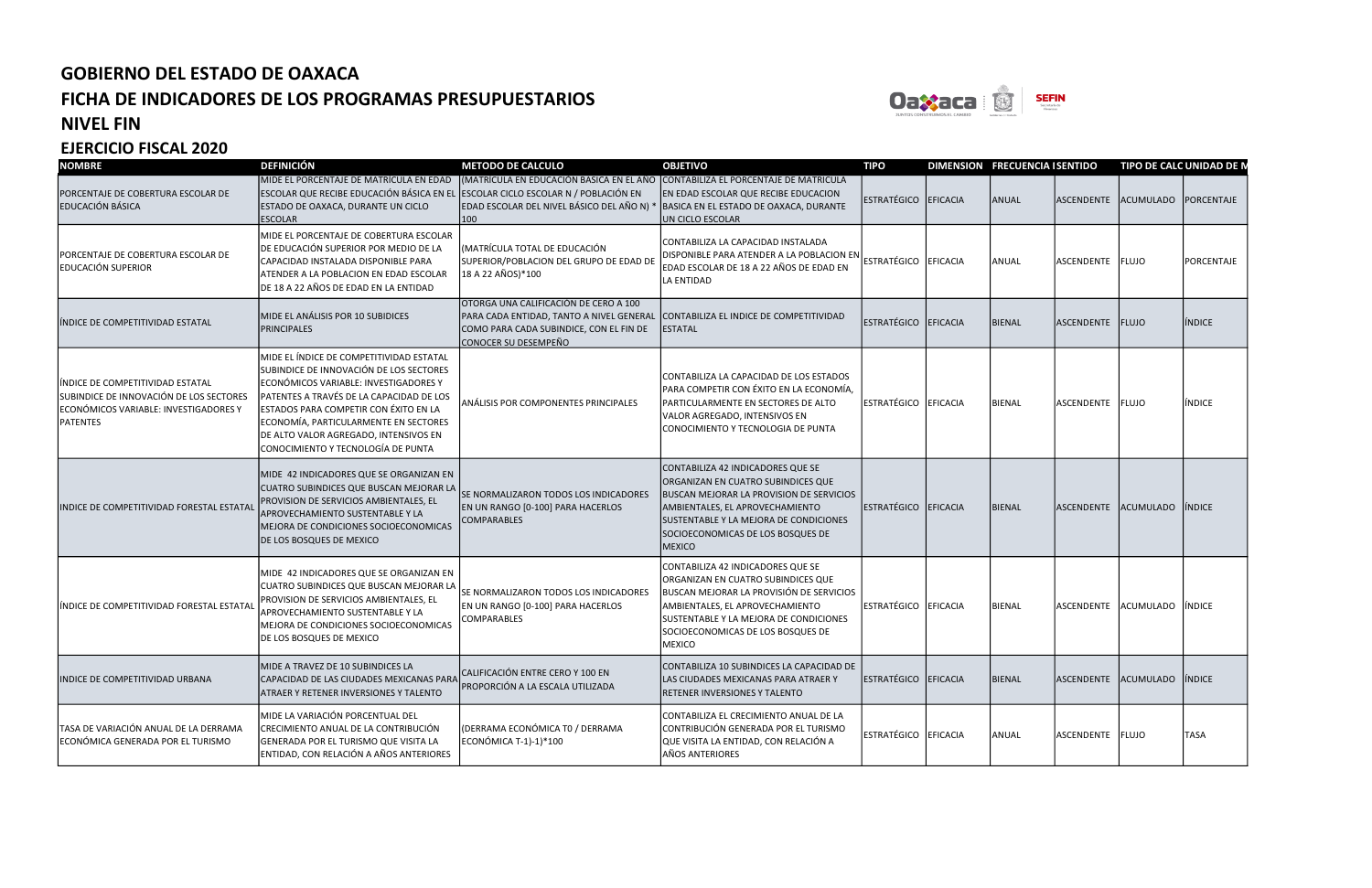

#### NIVEL FIN

| <b>NOMBRE</b>                                                         | <b>DEFINICIÓN</b>                                                                                                                                                                                                                                                          | <b>METODO DE CALCULO</b>                                                                                                                                                                                                                                                                                                                                                                                                                                                                                                                                                                                                              | <b>OBJETIVO</b>                                                                                                                                                                                                                                                                       | <b>TIPO</b>          |          | <b>DIMENSION FRECUENCIA I SENTIDO</b> |                   | TIPO DE CALC UNIDAD DE M     |               |
|-----------------------------------------------------------------------|----------------------------------------------------------------------------------------------------------------------------------------------------------------------------------------------------------------------------------------------------------------------------|---------------------------------------------------------------------------------------------------------------------------------------------------------------------------------------------------------------------------------------------------------------------------------------------------------------------------------------------------------------------------------------------------------------------------------------------------------------------------------------------------------------------------------------------------------------------------------------------------------------------------------------|---------------------------------------------------------------------------------------------------------------------------------------------------------------------------------------------------------------------------------------------------------------------------------------|----------------------|----------|---------------------------------------|-------------------|------------------------------|---------------|
| ÍNDICE DE DESARROLLO DEMOCRÁTICO                                      | MIDE EL ÍNDICE DE DESARROLLO DEMOCRÁTICO CIUDADANOS, 2- DEMOCRACIA DE LAS<br>MIDE EL INDICE DE DESARROLLO HUMANO POR<br>MEDIO DEL AVANCE OBTENIDO EN LAS TRES                                                                                                              | SE CALCULA A TRAVES DE LA MEDICIÓN DE<br>CUATRO DIMENSIONES: 1- DEMOCRACIA DE LOS ELLABORADOS A PARTIR DE ELEMENTOS DE<br>INSTITUCIONES, 3- DEMOCRACIA SOCIAL Y 4-<br>DEMOCRACIA ECONÓMICA<br>ÍNDICE NORMALIZADO QUE SE COMPONE DE                                                                                                                                                                                                                                                                                                                                                                                                    | CONTABILIZA EL ESTADO DE LA DEMOCRÁCIA<br>EN EL ESTADO, CON BASE EN INDICADORES<br>ORDEN JURÍDICO, POLITICO, CIVÍL, ECONÓMICO ESTRATÉGICO<br>Y SOCIAL, PROPORCIONANDO UNA VISIÓN<br> MULTINIVEL DEL ESTATUS DE LA DEMOCRÁCIA<br>EN EL ESTADO<br>CONTABILIZA EL AVANCE OBTENIDO EN LAS |                      | EFICACIA | <b>BIENAL</b>                         |                   | ASCENDENTE ACUMULADO IÍNDICE |               |
| INDICE DE DESARROLLO HUMANO                                           | DIMENSIONES BASICAS PARA EL DESARROLLO<br>DE LAS PERSONAS: LA POSIBILIDAD DE GOZAR<br>DE UNA VIDA LARGA Y SALUDABLE, LA<br>EDUCACION Y EL ACCESO A RECURSOS PARA<br><u>GOZAR DE UNA VIDA DIGNA</u>                                                                         | TRES DIMENSIONES (SALUD, EDUCACIÓN E<br>INGRESO), DICHAS DIMENSIONES SE AGREGAN<br>MEDIANTE LA MEDIA GEOMETRICA Y DAN<br>COMO RESULTADO EL IDH                                                                                                                                                                                                                                                                                                                                                                                                                                                                                        | TRES DIMENSIONES BÁSICAS PARA EL<br>DESARROLLO DE LAS PERSONAS: LA<br>POSIBILIDAD DE GOZAR DE UNA VIDA LARGA Y<br>SALUDABLE, LA EDUCACIÓN Y EL ACCESO A<br>RECURSOS PARA GOZAR DE UNA VIDA DIGNA                                                                                      | ESTRATÉGICO EFICACIA |          | <b>BIENAL</b>                         | ASCENDENTE FLUJO  |                              | <b>INDICE</b> |
| INDICE DE DESEMPEÑO FINANCIERO DE LAS<br><b>ENTIDADES FEDERATIVAS</b> | MIDE LA DIFUSION DE LAS MEJORES PRACTICAS<br>QUE EN MATERIA DE FINANZAS PUBLICAS<br>ESTAN SIGUIENDO LOS ESTADOS, ASI COMO<br><b>INFORMAR SOBRE LOS PRINCIPALES</b><br>PROBLEMAS QUE ESTOS ENFRENTAN EN LA<br>ADMINISTRACION DE SUS FINANZAS                                | EL IDFEF ESTA CONFORMADO POR TRES<br>GRANDES INDICADORES COMPUESTOS: EL<br>INDICADOR DE DINAMISMO ECONÓMICO (IDE),<br>EL DE AHORRO INTERNO (IAI) Y EL INDICADOR<br>DE EFI CIENCIA ADMINISTRATIVA (IEA), QUE ES<br>EL UNICO ENTRE LOS TRES QUE SE DETERMINA<br>SOLAMENTE POR CUATRO RAZONES SIMPLES,<br>MIENTRAS QUE EL IDE Y EL IAI, A SU VEZ, SE<br>INTEGRAN POR DOS INDICADORES<br>COMPUESTOS CADA UNO EL IDE POR LOS<br>INDICADORES DE CAPACIDAD DE GENERAR<br>INGRESOS (ICGI) Y EL DE INVERSIONES (ICI),<br>MIENTRAS QUE EL IAI SE CONFORMA POR EL<br>INDICADOR DE EQUILIBRIO FINANCIERO (IEF) Y<br>POR EL DE ENDEUDAMIENTO (ICE) | CONTABILIZA LA DIFUSIÓN DE LAS MEJORES<br>PRÁCTICAS QUE EN MATERIA DE FINANZAS<br>PUBLICAS ESTAN SIGUIENDO LOS ESTADOS, ASI<br>COMO INFORMAR SOBRE LOS PRINCIPALES<br>PROBLEMAS QUE ESTOS ENFRENTAN EN LA<br><b>ADMINISTRACION DE SUS FINANZAS</b>                                    | <b>ESTRATÉGICO</b>   | EFICACIA | ANUAL                                 | <b>ASCENDENTE</b> | <b>FLUJO</b>                 | <b>INDICE</b> |
| PORCENTAJE DE DESERCIÓN ESCOLAR MEDIA<br><b>SUPERIOR</b>              | MIDE EL ABANDONO ESCOLAR DE LOS<br>ALUMNOS DE NIVEL MEDIO SUPERIOR                                                                                                                                                                                                         | (1-[MATRÍCULA TOTAL DEL CICLO POSTERIOR 1 -<br>NUEVO INGRESO CICLO POSTERIOR 1 +<br>EGRESADOS DEL CICLO ACTUAL/MATRICULA<br>TOTAL DEL CICLO ACTUAL])X100                                                                                                                                                                                                                                                                                                                                                                                                                                                                              | CONTABILIZA EL ABANDONO ESCOLAR DE LOS<br>ALUMNOS DE NIVEL MEDIO SUPERIOR                                                                                                                                                                                                             | ESTRATÉGICO EFICACIA |          | ANUAL                                 | DESCENDENTE FLUJO |                              | PORCENTAJE    |
| PORCENTAJE DE DESERCION ESCOLAR SUPERIOR                              | MIDE EL ABANDONO ESCOLAR DE LOS<br>ALUMNOS EN EL NIVEL ESCOLAR SUPERIOR                                                                                                                                                                                                    | (1-[MATRÍCULA TOTAL DEL CICLO POSTERIOR -<br>NUEVO INGRESO CICLO POSTERIOR 1 +<br>EGRESADOS DEL CICLO ACTUAL/MATRÍCULA<br>TOTAL CICLO ACTUAL])X100                                                                                                                                                                                                                                                                                                                                                                                                                                                                                    | CONTABILIZA EL ABANDONO ESCOLAR DE LOS<br>ALUMNOS EN EL NIVEL ESCOLAR SUPERIOR                                                                                                                                                                                                        | ESTRATÉGICO EFICACIA |          | ANUAL                                 | DESCENDENTE FLUJO |                              | PORCENTAJE    |
| TASA DE DESOCUPACIÓN                                                  | MIDE LA VARIACIÓN PORCENTUAL DE DE LA<br>POBLACIÓN ECONOMICAMENTE ACTIVA (PEA)<br>QUE NO TRABAJO SIQUIERA UNA HORA<br>DURANTE LA SEMANA DE REFERENCIA DE LA<br>ENCUESTA PERO MANIFESTO SU DISPOSICION<br>PARA HACERLO E HIZO ALGUNA ACTIVIDAD POR<br><b>OBTENER EMPLEO</b> | (POBLACIÓN DESEMPLEADA / POBLACIÓN<br>ECONOMICAMENTE ACTIVA) * 100                                                                                                                                                                                                                                                                                                                                                                                                                                                                                                                                                                    | <b>CONTABILIZA LA POBLACION</b><br>ECONOMICAMENTE ACTIVA (PEA) QUE NO<br>TRABAJO SIQUIERA UNA HORA DURANTE LA<br>SEMANA DE REFERENCIA DE LA ENCUESTA PERO ESTRATÉGICO EFICACIA<br>MANIFESTO SU DISPOSICION PARA HACERLO E<br>HIZO ALGUNA ACTIVIDAD POR OBTENER<br>EMPLEO              |                      |          | ANUAL                                 |                   | DESCENDENTE ACUMULADO TASA   |               |
| PORCENTAJE DE EFICIENCIA TERMINAL MEDIA<br><b>SUPERIOR</b>            | MIDE EL PORCENTAJE DE EFICIENCIA TERMINAL<br><b>MEDIA SUPERIOR</b>                                                                                                                                                                                                         | (EGRESADOS BACHILLERATO 2 AÑOS DEL CICLO<br>N + EGRESADOS BACHILLERATO 3 AÑOS DEL<br>CICLO N)/(ALUMNOS NUEVO INGRESO<br>BACHILLERATO N - 2 + ALUMNOS NUEVO<br>INGRESO 3 AÑOS N-2)                                                                                                                                                                                                                                                                                                                                                                                                                                                     | CONTABILIZA EL NÚMERO ESTIMADO DE<br>ALUMNOS QUE EGRESAN DE LA EDUCACIÓN<br><b>MEDIA SUPERIOR</b>                                                                                                                                                                                     | ESTRATÉGICO EFICACIA |          | ANUAL                                 | ASCENDENTE FLUJO  |                              | PORCENTAJE    |

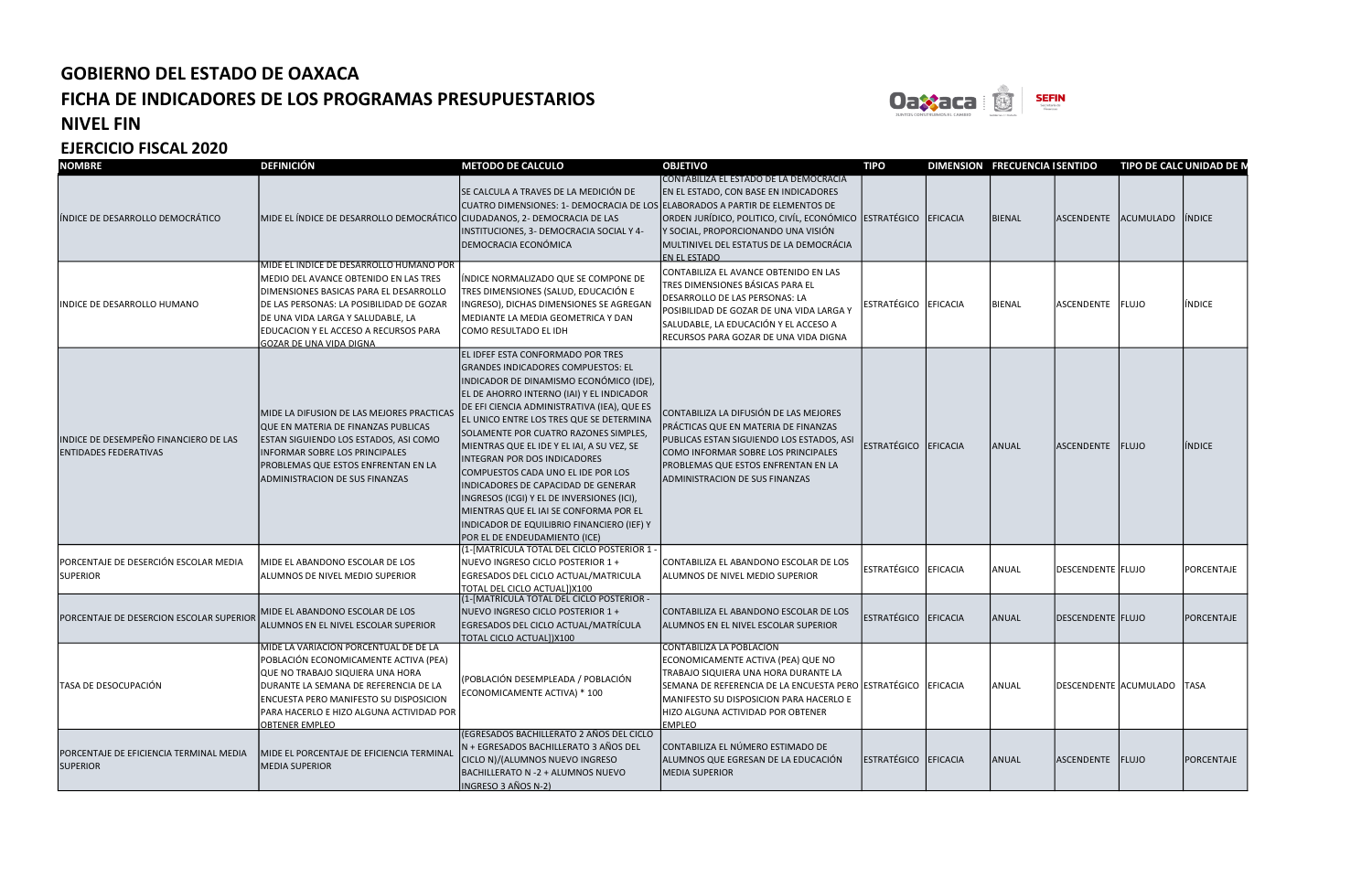

#### NIVEL FIN



| <b>NOMBRE</b>                                                                           | <b>DEFINICIÓN</b>                                                                                                                                                                                                                                                                                                                                                                                       | <b>METODO DE CALCULO</b>                                                                                                                                                                                                                                                                                  | <b>OBJETIVO</b>                                                                                                                                                                                                                                                                                                     | <b>TIPO</b>            | <b>DIMENSION FRE</b> |            |
|-----------------------------------------------------------------------------------------|---------------------------------------------------------------------------------------------------------------------------------------------------------------------------------------------------------------------------------------------------------------------------------------------------------------------------------------------------------------------------------------------------------|-----------------------------------------------------------------------------------------------------------------------------------------------------------------------------------------------------------------------------------------------------------------------------------------------------------|---------------------------------------------------------------------------------------------------------------------------------------------------------------------------------------------------------------------------------------------------------------------------------------------------------------------|------------------------|----------------------|------------|
| PORCENTAJE DE EFICIENCIA TERMINAL<br>PRIMARIA                                           | MIDE EL PORCENTAJE DE EFICIENCIA TERMINAL<br>PRIMARIA A TRAVES DE LA MATRÍCULA<br>ESCOLAR QUE CONCLUYE SU EDUCACIÓN<br>PRIMARIA EN EL ESTADO DE OAXACA, DURANTE GRADO DEL CICLO ESCOLAR N -5)*100<br>UN CICLO ESCOLAR                                                                                                                                                                                   | (MATRICULA TOTAL DE EGRESADOS DEL CICLO<br>ESCOLAR N/MATRICULA TOTAL DEL PRIMER                                                                                                                                                                                                                           | CONTABILIZA LA MATRÍCULA ESCOLAR QUE<br>CONCLUYE SU EDUCACION PRIMARIA EN EL<br>ESTADO DE OAXACA, DURANTE UN CICLO<br><b>ESCOLAR</b>                                                                                                                                                                                | <b>ESTRATÉGICO</b>     | EFICACIA             | ANU        |
| PORCENTAJE DE EFICIENCIA TERMINAL<br><b>SECUNDARIA</b>                                  | MIDE EL PORCENTAJE DE EFICIENCIA TERMINAL<br>SECUNDARIA A TRAVES DE LA MATRICULA<br>ESCOLAR QUE CONCLUYE SU EDUCACION<br>SECUNDARIA EN EL ESTADO DE OAXACA,<br>DURANTE UN CICLO ESCOLAR                                                                                                                                                                                                                 | (MATRICULA TOTAL DE EGRESADOS DEL CICLO<br>ESCOLAR N/MATRICULA TOTAL DEL PRIMER<br>GRADO DEL CICLO ESCOLAR N -2)*100                                                                                                                                                                                      | CONTABILIZA LA MATRÍCULA ESCOLAR QUE<br>CONCLUYE SU EDUCACIÓN SECUNDARIA EN EL<br>ESTADO DE OAXACA, DURANTE UN CICLO<br><b>ESCOLAR</b>                                                                                                                                                                              | <b>ESTRATÉGICO</b>     | EFICACIA             | <b>ANU</b> |
| PROMEDIO DE ESPERANZA DE VIDA AL NACER                                                  | lmide la ESPERANZA DE AÑOS DE VIDA DE LA<br>POBLACION EN EL ESTADO                                                                                                                                                                                                                                                                                                                                      | (NÚMERO TOTAL DE AÑOS VIVIDOS DESDE LA<br>EDAD X/NÚMERO DE LOS SUPERVIVIENTES EN<br>LA EDAD EXACTA X)                                                                                                                                                                                                     | CONTABILIZA LA ESPERANZA DE AÑOS DE VIDA<br>DE LA POBLACIÓN EN EL ESTADO                                                                                                                                                                                                                                            | ESTRATÉGICO            | EFICACIA             | ANU        |
| <b>ESTADIA PROMEDIO</b>                                                                 | MIDE EL PROMEDIO DE PERMANENCIA DE LOS<br>VISITANTES EN LOS DESTINOS TURISTICOS DE LA<br><b>ENTIDAD</b>                                                                                                                                                                                                                                                                                                 | (TOTAL TURISTAS NOCHE/TOTAL DE LLEGADA<br><b>DE TURISTAS)</b>                                                                                                                                                                                                                                             | CONTABILIZA LA PERMANENCIA DE LOS<br>VISITANTES EN LOS DESTINOS TURÍSTICOS DE LA ESTRATÉGICO<br><b>ENTIDAD</b>                                                                                                                                                                                                      |                        | EFICACIA             | ANU        |
| SUBÍNDICE DE GOBIERNOS EFICIENTES Y<br>EFICACES DEL ÍNDICE DE COMPETITIVIDAD<br>ESTATAL | MIDE EL SUBÍNDICE DE GOBIERNOS EFICIENTES<br>Y EFICACES DEL ÍNDICE DE COMPETITIVIDAD<br>ESTATAL A TRAVES DE NUEVE INDICADORES EL<br>SUBINDICE DE GOBIERNOS EFICIENTES Y<br>EFICACES MIDE LA FORMA EN QUE LOS<br><b>GOBIERNOS SON CAPACES DE INFLUIR</b><br>POSITIVAMENTE EN LA COMPETITIVIDAD DE<br>SUS ESTADOS MEDIANTE POLITICAS EFICIENTES<br>Y RESPONSABLES QUE FOMENTEN EL<br>DESARROLLO ECONOMICO | REGRESIÓN POR COMPONENTES PRINCIPALES<br>(PCR)                                                                                                                                                                                                                                                            | CONTABILIZA A TRAVES DE NUEVE<br>INDICADORES EL SUBINDICE DE GOBIERNOS<br>EFICIENTES Y EFICACES MIDE LA FORMA EN QUE<br>LOS GOBIERNOS SON CAPACES DE INFLUIR<br>POSITIVAMENTE EN LA COMPETITIVIDAD DE<br><b>SUS ESTADOS MEDIANTE POLITICAS EFICIENTES</b><br>Y RESPONSABLES QUE FOMENTEN EL<br>DESARROLLO ECONÓMICO | ESTRATÉGICO            | EFICACIA             | BIEN       |
| <b>GRADO PROMEDIO DE ESCOLARIDAD</b>                                                    | MIDE EL PROMEDIO DE GRADOS ESCOLARES<br>APROBADOS POR LA POBLACIÓN DE 15 AÑOS Y<br><b>MAS</b>                                                                                                                                                                                                                                                                                                           | ((POBLACIÓN DE 15 AÑOS Y MAS CON N<br>GRADOS DE ESTUDIOS APROBADOS) (NÚMERO<br>DE GRADOS DE ESTUDIO<br>APROBADOS)/(POBLACION TOTAL DE 15 AÑOS Y POBLACION DE 15 AÑOS Y MAS<br>MAS))                                                                                                                       | CONTABILIZA EL NÚMERO PROMEDIO DE<br><b>GRADOS ESCOLARES APROBADOS POR LA</b>                                                                                                                                                                                                                                       | <b>ESTRATÉGICO</b>     | EFICACIA             | <b>ANU</b> |
| PROMEDIO DE INCIDENCIA DELICTIVA DE<br>DELITOS DE ALTO IMPACTO                          | MIDE EL PROMEDIO DE INCIDENCIA DELICTIVA<br>DE DELITOS DE ALTO IMPACTO                                                                                                                                                                                                                                                                                                                                  | (NÚMERO DE AVERIGUACIONES PREVIAS Y/O<br>CARPETAS DE INVESTIGACIÓN DE DELITOS DE<br>ALTO IMPACTO INICIADAS / NÚMERO TOTAL DE IMPACTO<br>POBLACIÓN * 100,000                                                                                                                                               | CONTABILIZA EL NÚMERO DE DELITOS DE ALTO                                                                                                                                                                                                                                                                            | <b>ESTRATÉGICO</b>     | EFICACIA             | ANU        |
| PROMEDIO DE INCIDENCIA DELICTIVA DEL<br><b>FUERO COMÚN</b>                              | MIDE EL PROMEDIO DE INCIDENCIA DELICTIVA<br>DEL FUERO COMÚN A TRAVES DE LA PRESUNTA<br>OCURRENCIA DE DELITOS REGISTRADOS EN<br><b>AVERIGUACIONES PREVIAS INICIADAS O</b><br>CARPETA DE INVESTIGACIONES DEL DELITO DEL<br>FUERO COMÚN, REPORTADAS POR LA FISCALÍA<br><b>GENERAL DEL ESTADO DE OAXACA</b>                                                                                                 | (NÚMERO DE AVERIGUACIONES PREVIAS Y/O<br>CARPETAS DE INVESTIGACIÓN<br>INICIADAS/NÚMERO TOTAL DE<br>POBLACIÓN)*100                                                                                                                                                                                         | CONTABILIZA LA PRESUNTA OCURRENCIA DE<br><b>DELITOS REGISTRADOS EN AVERIGUACIONES</b><br>PREVIAS INICIADAS O CARPETA DE<br>INVESTIGACIONES DEL DELITO DEL FUERO<br>COMÚN, REPORTADAS POR LA FISCALÍA<br><b>GENERAL DEL ESTADO DE OAXACA</b>                                                                         | ESTRATEGICO   EFICACIA |                      | ANU        |
| INDICE DE INFORMACIÓN PRESUPUESTAL<br><b>ESTATAL</b>                                    | MIDE EL ÍNDICE DE INFORMACIÓN<br>PRESUPUESTAL ESTATAL POR MEDIO DE LA<br>CALIDAD DE LA INFORMACIÓN PRESUPUESTAL<br>DE LOS ESTADOS SOBRE LA BASE DE UN<br>CATÁLOGO DE BUENAS PRÁCTICAS Y LAS<br>NORMAS DE CONTABILIDAD GUBERNAMENTAL                                                                                                                                                                     | PARA LA CONSTRUCCIÓN DEL IIPE SE SUMAN<br>LOS 100 CRITERIOS A EVALUAR LOS CUALES<br>TIENEN UNA NOTA BINARIA 0 SI NO SE CUMPLE<br>Y 100 SI SE CUMPLE CON EL CRITERIO A<br>EVALUAR CADA UNO DE ELLOS TIENE EL MISMO<br>PESO (1/100) POR LO QUE LA CALIFICACIÓN<br>FINAL SE ENCUENTRA EN EL RANGO DE 0 A 100 | CONTABILIZA LA CALIDAD DE LA INFORMACIÓN<br>PRESUPUESTAL DE LOS ESTADOS SOBRE LA BASE<br>DE UN CATÁLOGO DE BUENAS PRÁCTICAS Y LAS<br>NORMAS DE CONTABILIDAD GUBERNAMENTAL                                                                                                                                           | ESTRATÉGICO EFICACIA   |                      | BIEN       |

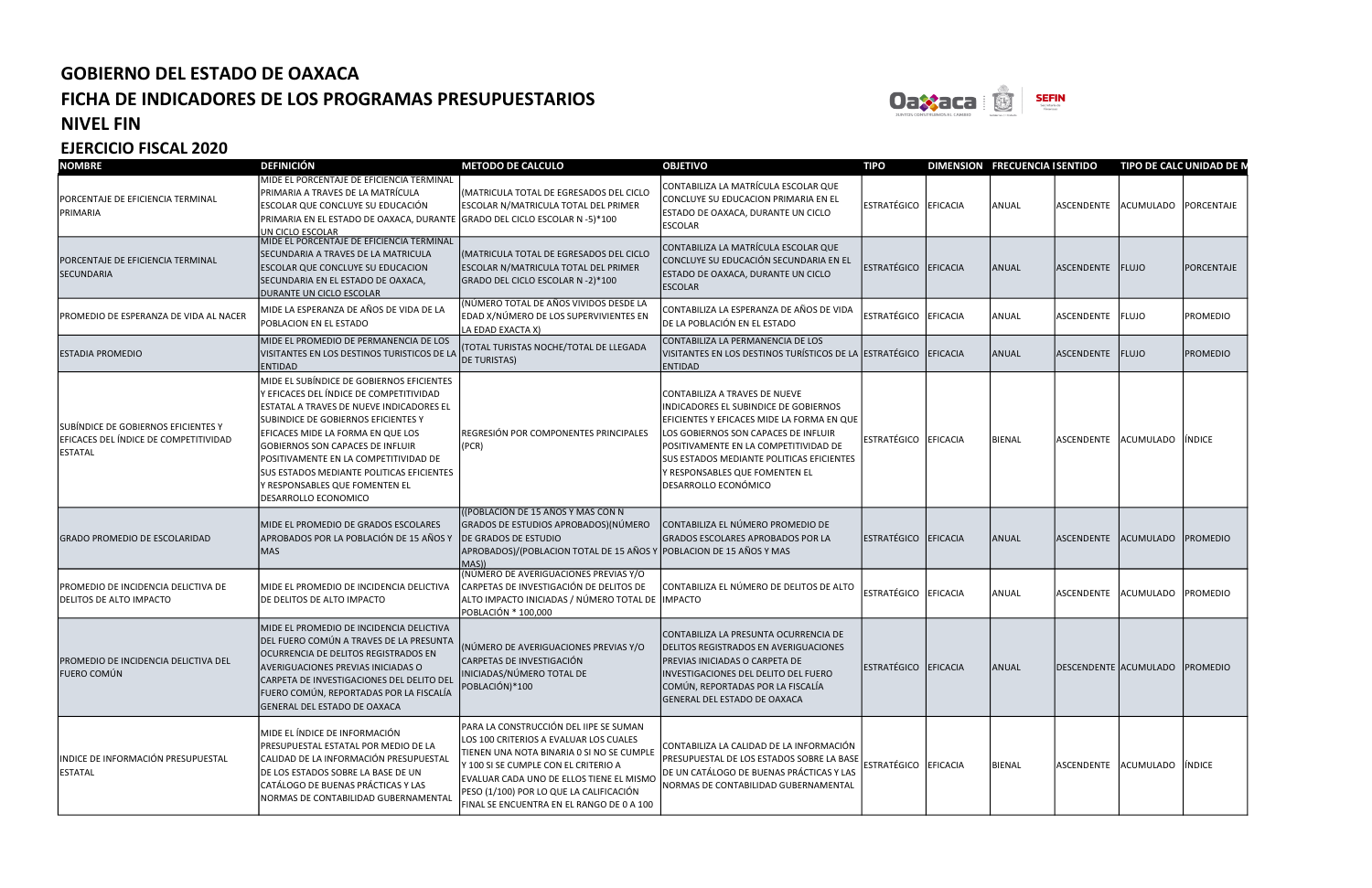

#### NIVEL FIN

| <b>NOMBRE</b>                                                                          | <b>DEFINICIÓN</b>                                                                                                                                                                                                                                                                                                                                                                     | <b>METODO DE CALCULO</b>                                                                                                                                                                                                         | <b>OBJETIVO</b>                                                                                                                                                                                                                                                                                           | <b>TIPO</b>          |                | DIMENSION FRECUENCIA I SENTIDO |                              | TIPO DE CALC UNIDAD DE N   |               |
|----------------------------------------------------------------------------------------|---------------------------------------------------------------------------------------------------------------------------------------------------------------------------------------------------------------------------------------------------------------------------------------------------------------------------------------------------------------------------------------|----------------------------------------------------------------------------------------------------------------------------------------------------------------------------------------------------------------------------------|-----------------------------------------------------------------------------------------------------------------------------------------------------------------------------------------------------------------------------------------------------------------------------------------------------------|----------------------|----------------|--------------------------------|------------------------------|----------------------------|---------------|
| <b>DEL ESTADO</b>                                                                      | MIDE LA VARIACIÓN PORCENTUAL DE LOS<br>INGRESOS PROPIOS DEL ESTADO RESPECTO AL<br>TASA DE VARIACIÓN DE LOS INGRESOS TOTALES TOTAL DE LOS INGRESOS QUE TIENE EL ESTADO<br>DURANTE CIERTO PERIODO, ESTO DETERMINA<br>LA EFICACIA Y EFICIENCIA DEL ESTADO PARA<br><b>GENERAR INGRESOS PROPIOS</b><br>MIDE EL INDICE DE INTENSIDAD MIGRATORIA A<br>TRAVES DE CUATRO ASPECTOS DEL FENOMENO | ((INGRESOS TOTALES DEL ESTADO EN EL AÑO T/<br>INGRESOS TOTALES DE ESTADO EN EL AÑO N-1)-<br>$1)*100$                                                                                                                             | CONTABILIZA LOS INGRESOS PROPIOS DEL<br>ESTADO RESPECTO AL TOTAL DE LOS INGRESOS<br>QUE TIENE EL ESTADO DURANTE CIERTO<br>PERIODO, ESTO DETERMINA LA EFICACIA Y<br>EFICIENCIA DEL ESTADO PARA GENERAR<br><b>INGRESOS PROPIOS</b><br>CONTABILIZA CUATRO ASPECTOS DEL<br>FENOMENO MIGRATORIO MEXICO-ESTADOS | ESTRATÉGICO ECONOMÍA |                | ANUAL                          | ASCENDENTE                   | ACUMULADO TASA             |               |
| INDICE DE INTENSIDAD MIGRATORIA                                                        | MIGRATORIO MEXICO-ESTADOS UNIDOS<br>CONSTRUIDOS A PARTIR DE LA MUESTRA DEL<br>DIEZ POR CIENTO DEL CENSO DE POBLACION Y<br>VIVIENDA 2010, QUE CONCENTRA LA<br>INFORMACION DEL CUESTIONARIO AMPLIADO,<br>INCLUIDO EL MODULO DE MIGRACION<br>INTERNACIONAL DE ESE AÑO                                                                                                                    | <b>ANALISIS POR COMPONENTES PRINCIPALES</b>                                                                                                                                                                                      | UNIDOS CONSTRUIDOS A PARTIR DE LA<br>MUESTRA DEL DIEZ POR CIENTO DEL CENSO DE<br>POBLACION Y VIVIENDA 2010, QUE CONCENTRA<br>LA INFORMACION DEL CUESTIONARIO<br>AMPLIADO, INCLUIDO EL MODULO DE<br>MIGRACIÓN INTERNACIONAL DE ESE AÑO                                                                     | ESTRATÉGICO          | <b>CALIDAD</b> |                                | QUINQUENAL DESCENDENTE FLUJO |                            | <b>INDICE</b> |
| PORCENTAJE DE INTERACCIÓN CON EL<br>GOBIERNO POR MEDIOS ELECTRÓNICOS                   | MIDE EL PORCENTAJE DE INTERACCIÓN CON EL<br>GOBIERNO POR MEDIOS ELECTRÓNICOS                                                                                                                                                                                                                                                                                                          | PROBABILISTICO, TRIETAPICO, ESTRATIFICADO Y MAS QUE HA TENIDO AL MENOS UNA<br>POR CONGLOMERADOS                                                                                                                                  | CONTABILIZA LA POBLACIÓN DE 18 AÑOS O<br>INTERACCIÓN CON EL GOBIERNO POR MEDIOS<br><b>ELECTRÓNICOS</b>                                                                                                                                                                                                    | ESTRATÉGICO EFICACIA |                | <b>BIENAL</b>                  | ASCENDENTE                   | ACUMULADO PORCENTAJE       |               |
| TASA DE VARIACIÓN DE LA INVERSIÓN<br>EXTRANJERA DIRECTA                                | MIDE LA VARIACIÓN DEL VALOR MONETARIO DE [[(INVERSIÓN EXTRANJERA DIRECTA EN EL AÑO<br>LA INVERSIÓN EXTRANJERA DIRECTA CAPTADA<br><b>POR EL ESTADO</b>                                                                                                                                                                                                                                 | T/INVERSIÓN EXTRANJERA DIRECTA EN EL AÑO<br>$[T-1]-1]*100$                                                                                                                                                                       | CONTABILIZA LA VARIACIÓN DEL VALOR<br>MONETARIO DE LA INVERSIÓN EXTRANJERA<br>DIRECTA CAPTADA POR EL ESTADO                                                                                                                                                                                               | <b>ESTRATÉGICO</b>   | EFICACIA       | ANUAL                          | ASCENDENTE                   | ACUMULADO TASA             |               |
| SUBINDICE DE MANEJO SUSTENTABLE DEL<br>MEDIO AMBIENTE                                  | MIDE EL SUBINDICE DE MANEJO SUSTENTABLE<br>DEL MEDIO AMBIENTE A TRAVES DE NUEVE<br>INDICADORES LA CAPACIDAD DE LOS ESTADOS<br>PARA RELACIONARSE DE MANERA SOSTENIBLE Y (PCR)<br>RESPONSABLE CON LOS RECURSOS NATURALES<br>Y SU ENTORNO                                                                                                                                                | <b>REGRESION POR COMPONENTES PRINCIPALES</b>                                                                                                                                                                                     | CONTABILIZA A TRAVES DE NUEVE<br>INDICADORES LA CAPACIDAD DE LOS ESTADOS<br>PARA RELACIONARSE DE MANERA SOSTENIBLE Y ESTRATÉGICO<br>RESPONSABLE CON LOS RECURSOS NATURALES<br>Y SU ENTORNO                                                                                                                |                      | EFICACIA       | BIENAL                         | ASCENDENTE                   | FLUJO                      | <b>INDICE</b> |
| TASA DE VARIACIÓN DEL MONTO DE IMPACTO<br>SOCIOECONOMICO DE LOS DESASTRES EN<br>MEXICO | MIDE LA VARIACION DEL MONTO DE IMPACTO<br>SOCIOECONOMICO DE LOS DESASTRES EN<br><b>MEXICO</b>                                                                                                                                                                                                                                                                                         | ((MONTO DE IMPACTO SOCIOECONÓMICO DE<br>LOS DESASTRES EN MEXICO EN EL AÑO<br>ACTUAL/MONTO DE IMPACTO<br>SOCIOECONÓMICO DE LOS DESASTRES EN<br>MEXICO EN EL AÑO BASE))-1)*100                                                     | CONTABILIZA LA VARIACIÓN DEL MONTO DE<br>IMPACTO SOCIOECONÓMICO DE LOS<br><b>DESASTRES EN MEXICO</b>                                                                                                                                                                                                      | ESTRATÉGICO EFICACIA |                | ANUAL                          | ASCENDENTE                   | ACUMULADO TASA             |               |
| <b>TASA DE MORBILIDAD</b>                                                              | MIDE LA VARIACIÓN PORCENTUAL DEL<br>COMPORTAMIENTO DE MORBILIDAD EN EL<br><b>ESTADO</b>                                                                                                                                                                                                                                                                                               | <b>(TOTAL DE ENFERMOS EN DETERMINADA AREA</b><br>Y DETERMINADO AÑO/POBLACIÓN DE<br>DETERMINADA AREA Y DETERMINADO AÑO) X<br>100,000                                                                                              | CONTABILIZA EL COMPORTAMIENTO DE<br>MORBILIDAD EN EL ESTADO                                                                                                                                                                                                                                               | <b>ESTRATÉGICO</b>   | EFICACIA       | ANUAL                          | DESCENDENTE FLUJO            |                            | <b>TASA</b>   |
| <b>TASA DE MORTALIDAD</b>                                                              | MIDE LA VARIACIÓN PORCENTUAL DEL<br>COMPORTAMIENTO DE DEFUNCIONES EN EL<br><b>ESTADO</b>                                                                                                                                                                                                                                                                                              | (NÚMERO DE DEFUNCIONES DE PERSONAS /<br>POBLACIÓN TOTAL) X 1000                                                                                                                                                                  | CONTABILIZA EL COMPORTAMIENTO DE<br>DEFUNCIONES EN EL ESTADO                                                                                                                                                                                                                                              | ESTRATÉGICO EFICACIA |                | ANUAL                          | DESCENDENTE FLUJO            |                            | <b>TASA</b>   |
| TASA DE MORTALIDAD INFANTIL                                                            | MIDE LA TASA DE MORTALIDAD INFANTIL POR<br>MEDIO DEL COMPORTAMIENTO DE<br>DEFUNCIONES DE NIÑOS MENORES DE 5 AÑOS<br><b>EN EL ESTADO</b>                                                                                                                                                                                                                                               | (NÚMERO DE DEFUNCIONES DE NIÑOS<br>MENORES DE UN AÑO EN EL AREA GEOGRÁFICA CONTABILIZA EL COMPORTAMIENTO DE<br>SELECCIONADA, EN EL AÑO T)/(NÚMERO DE<br>NACIDOS VIVOS EN EL ÁREA GEOGRAFICA<br>SELECCIONADA, EN EL AÑO T) X 1000 | DEFUNCIONES DE NIÑOS MENORES DE 5 AÑOS<br><b>EN EL ESTADO</b>                                                                                                                                                                                                                                             | ESTRATÉGICO EFICACIA |                | ANUAL                          |                              | DESCENDENTE ACUMULADO TASA |               |
| RAZÓN DE MORTALIDAD MATERNA                                                            | MIDE LA RAZÓN DE MORTALIDAD MATERNA A<br>TRAVES DEL COMPORTAMIENTO DE MUERTES<br>MATERNAS DE MUJERES SIN SEGURIDAD SOCIAL<br><b>EN EL ESTADO</b>                                                                                                                                                                                                                                      | (NÚMERO DE MUERTES MATERNAS DE<br>MUJERES SIN SEGURIDAD SOCIAL/ NÚMERO DE MUERTES MATERNAS DE MUJERES SIN<br>NACIDOS VIVOS DE MADRES) X 100,000                                                                                  | CONTABILIZA EL COMPORTAMIENTO DE<br>SEGURIDAD SOCIAL EN EL ESTADO                                                                                                                                                                                                                                         | ESTRATÉGICO EFICACIA |                | ANUAL                          | DESCENDENTE FLUJO            |                            | RAZÓN         |

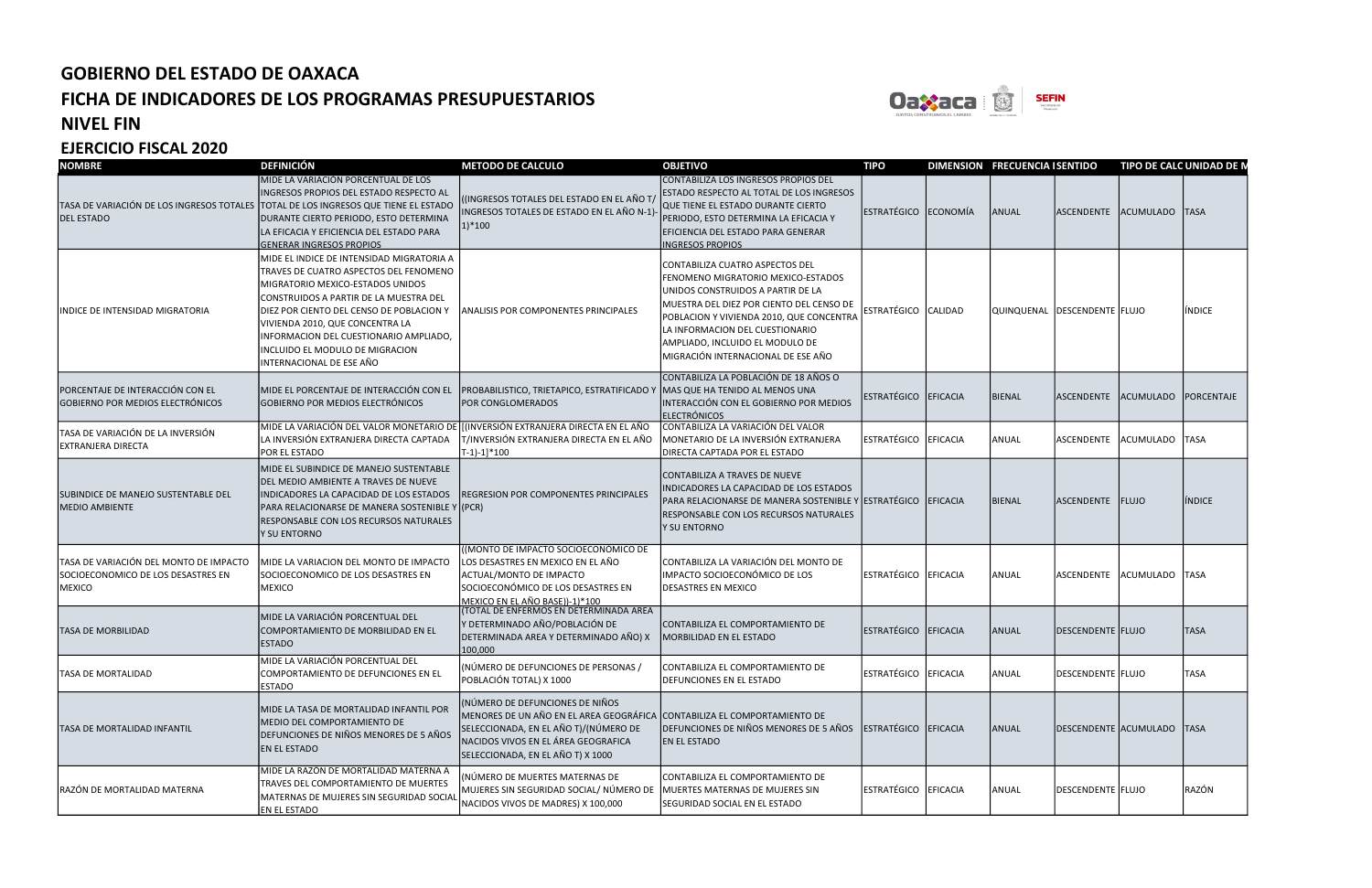

#### NIVEL FIN

| <b>NOMBRE</b>                                                                                                                                                               | <b>DEFINICIÓN</b>                                                                                                                                                                                                                                                        | <b>METODO DE CALCULO</b>                                                                                                                                                                                                                                                                                                                                                                                                                      | <b>OBJETIVO</b>                                                                                                                                                                  | <b>TIPO</b>          |                 | DIMENSION FRECUENCIA I SENTIDO |                       | TIPO DE CALC UNIDAD DE N |               |
|-----------------------------------------------------------------------------------------------------------------------------------------------------------------------------|--------------------------------------------------------------------------------------------------------------------------------------------------------------------------------------------------------------------------------------------------------------------------|-----------------------------------------------------------------------------------------------------------------------------------------------------------------------------------------------------------------------------------------------------------------------------------------------------------------------------------------------------------------------------------------------------------------------------------------------|----------------------------------------------------------------------------------------------------------------------------------------------------------------------------------|----------------------|-----------------|--------------------------------|-----------------------|--------------------------|---------------|
| RAZÓN DE MOTORIZACIÓN DE VEHÍCULOS DE<br>TRANSPORTE PÚBLICO MASIVO                                                                                                          | MIDE LA RAZÓN EN LA CANTIDAD DE<br>VEHÍCULOS MOTORIZADOS DE TRANSPORTE<br>PÚBLICO MASIVO ACTIVOS POR CADA 10,000<br>HABITANTE EN EL ESTADO                                                                                                                               | (TOTAL DE VEHÍCULOS DE TRANSPORTE<br>PUBLICO MASIVO REGISTRADOS/TOTAL DE<br>HABITANTES DEL ESTADO)*10,000                                                                                                                                                                                                                                                                                                                                     | CONTABILIZA LA CANTIDAD DE VEHÍCULOS<br>MOTORIZADOS DE TRANSPORTE PÚBLICO<br>MASIVO ACTIVOS POR CADA 10,000 HABITANTE<br><b>EN EL ESTADO</b>                                     | ESTRATÉGICO          | EFICIENCIA      | ANUAL                          | ASCENDENTE FLUJO      |                          | RAZÓN         |
| PORCENTAJE DE MUNICIPIOS APOYADOS EN<br>ACTIVIDADES DE PRODUCCIÓN CULTURAL                                                                                                  | MIDE EL PORCENTAJE DE MUNICIPIOS<br>APOYADOS EN ACTIVIDADES DE PRODUCCIÓN<br><b>CULTURAL</b>                                                                                                                                                                             | (NÚMERO DE MUNICIPIOS APOYADOS/NÚMERO CONTABILIZA EL PORCENTAJE DE MUNICIPIOS<br>TOTAL DE MUNICIPIOS DEL ESTADO DE<br>OAXACA)*100                                                                                                                                                                                                                                                                                                             | APOYADOS EN ACTIVIDADES DE PRODUCCIÓN<br><b>CULTURAL</b>                                                                                                                         | <b>ESTRATÉGICO</b>   | <b>EFICACIA</b> | ANUAL                          | <b>ASCENDENTE</b>     | <b>FLUJO</b>             | PORCENTAJE    |
| PORCENTAJE DE MUNICIPIOS CON ALTO Y MUY<br>ALTO GRADO DE MARGINACIÓN                                                                                                        | MIDE EL PORCENTAJE DE LOS MUNICIPIOS QUE<br>CARECEN DE OPORTUNIDADES PARA SU<br>DESARROLLO Y DE LA CAPACIDAD PARA<br><b>ENCONTRARLAS O GENERARLAS</b>                                                                                                                    | (INÚMERO DE MUNICIPIOS CON MUY ALTO<br>GRADO DE MARGINACIÓN + NUMERO DE<br>MUNICIPIOS CON ALTO GRADO DE<br>MARGINACIÓN)/NÚMERO TOTAL DE<br>MUNICIPIOS DEL ESTADO)*100                                                                                                                                                                                                                                                                         | CONTABILIZA LOS MUNICIPIOS QUE CARECEN<br>DE OPORTUNIDADES PARA SU DESARROLLO Y<br>DE LA CAPACIDAD PARA ENCONTRARLAS O<br>GENERARLAS                                             | ESTRATÉGICO EFICACIA |                 | QUINQUENAL DESCENDENTE FLUJO   |                       |                          | PORCENTAJE    |
| PORCENTAJE DE MUNICIPIOS CON CONSEJOS DE MIDE EL PORCENTAJE DE MUNICIPIOS CON<br>PROTECCION CIVIL CONSTITUIDOS                                                              | CONSEJOS DE PROTECCION CIVIL CONSTITUIDOS                                                                                                                                                                                                                                | (TOTAL DE MUNICIPIOS CON CONSEJOS DE<br>PROTECCIÓN CIVIL CONSTITUIDOS / TOTAL DE<br>MUNICIPIOS DEL ESTADO) * 100                                                                                                                                                                                                                                                                                                                              | CONTABILIZA LOS MUNICIPIOS QUE CUENTAN<br>CON CONSEJOS DE PROTECCIÓN CIVIL<br><b>CONSTITUIDOS</b>                                                                                | ESTRATÉGICO          | <b>EFICACIA</b> | ANUAL                          | ASCENDENTE            | FLUJO                    | PORCENTAJE    |
| PORCENTAJE DE MUNICIPIOS CON INDICE DE<br>DESARROLLO INSTITUCIONAL MUNICIPAL BAJO<br>Y MUY BAJO                                                                             | <b>MIDE EL PORCENTAJE DE MUNICIPIOS CON</b><br>INDICE DE DESARROLLO INSTITUCIONAL<br>MUNICIPAL BAJO Y MUY BAJO POR MEDIO DE<br><b>MUNICIPIOS QUE CARECEN DE</b><br><b>OPORTUNIDADES PARA SU DESARROLLO Y DE</b><br>LA CAPACIDAD PARA ENCONTRARLAS O<br><b>GENERARLAS</b> | ((NÚMERO DE MUNICIPIOS CON MUY ALTO<br>GRADO DE MARGINACIÓN + NUMERO DE<br>MUNICIPIOS CON ALTO GRADO DE<br>MARGINACIÓN)/NÚMERO TOTAL DE<br>MUNICIPIOS DEL ESTADO)*100                                                                                                                                                                                                                                                                         | CONTABILIZA LOS MUNICIPIOS QUE CARECEN<br>DE OPORTUNIDADES PARA SU DESARROLLO Y<br>DE LA CAPACIDAD PARA ENCONTRARLAS O<br>GENERARLAS                                             | ESTRATÉGICO          | EFICACIA        | QUINQUENAL DESCENDENTE FLUJO   |                       |                          | PORCENTAJE    |
| PORCENTAJE DE MUNICIPIOS CON LOCALIDADES MIDE EL PORCENTAJE DE MUNICIPIOS CON<br>URBANAS QUE CUENTAN CON PROGRAMAS DE<br>ORDENAMIENTO TERRITORIAL O DE<br>DESARROLLO URBANO | LOCALIDADES URBANAS QUE CUENTAN CON<br>PROGRAMAS DE ORDENAMIENTO TERRITORIAL<br>O DE DESARROLLO URBANO                                                                                                                                                                   | (TOTAL DE MUNICIPIOS CON LOCALIDADES<br>URBANAS DEL ESTADO DE OAXACA CON<br>PROGRAMAS DE ORDENAMIENTO TERRITORIAL<br>O DESARROLLO URBANO / TOTAL DE<br>MUNICIPIOS CON LOCALIDADES URBANAS DEL<br>ESTADO DE OAXACA) * 100                                                                                                                                                                                                                      | CONTABILIZA LOS MUNICIPIOS CON<br>LOCALIDADES URBANAS QUE CUENTAN CON<br>PROGRAMAS DE ORDENAMIENTO TERRITORIAL<br>O DE DESARROLLO URBANO                                         | ESTRATÉGICO          | EFICACIA        | ANUAL                          | ASCENDENTE            | ACUMULADO PORCENTAJE     |               |
| PROMEDIO DEL NIVEL DE SATISFACCIÓN<br>GENERAL CON LOS SERVICIOS PÚBLICOS<br><b>BÁSICOS Y BAJO DEMANDA</b>                                                                   | MIDE EL PROMEDIO DE OPINIONES DEL NIVEL<br>DE SATISFACCIÓN GENERAL CON LOS SERVICIOS<br>PÚBLICOS BÁSICOS Y BAJO DEMANDA                                                                                                                                                  | PROMEDIO DE SATISFACCIÓN (MUY SATISFECHO<br>O SATISFECHO) CON LOS SERVICIOS PUBLICOS<br><b>BAJO DEMANDA A NIVEL NACIONAL</b>                                                                                                                                                                                                                                                                                                                  | CONTABILIZA EL NÚMERO DE OPINIONES DEL<br>NIVEL DE SATISFACCIÓN GENERAL CON LOS<br>SERVICIOS PÚBLICOS BÁSICOS Y BAJO<br><b>DEMANDA</b>                                           | <b>ESTRATÉGICO</b>   | EFICACIA        | BIENAL                         | <b>ASCENDENTE</b>     | ACUMULADO PROMEDIO       |               |
| lindice de paz en mexico                                                                                                                                                    | MIDE EL ÍNDICE DE LOS NIVELES DE PAZ EN<br>MÉXICO, LOS FACTORES SOCIOECONÓMICOS<br>QUE NORMALMENTE ESTÁN ASOCIADOS A<br>SOCIEDADES PACÍFICAS Y EL IMPACTO<br>ECONÓMICO DE LA VIOLENCIA                                                                                   | ESTE INDICADOR ESTA CONFORMADO POR<br>INDICADORES QUE RECIBEN UNA CALIFICACIÓN<br>DE ENTRE UNO Y CINCO: DONDE 1 ES LA<br>CALIFICACIÓN MAS PACÍFICA, Y 5 ES LA MENOS<br>PACÍFICA ESTE ESTUDIO HACE UN CÁLCULO DE<br>LAS CALIFICACIONES CORRESPONDIENTES A<br>CADA AÑO UNA VEZ CALCULADA LA<br>CALIFICACIÓN DE CADA INDICADOR, SE APLICA<br>UNA METODOLOGÍA DE PONDERACIÓN PARA<br>DETERMINAR LA CALIFICACION FINAL DEL<br>ÍNDICE DE PAZ MEXICO | CONTABILIZA LOS NIVELES DE PAZ EN MEXICO.<br>LOS FACTORES SOCIOECONÓMICOS QUE<br>NORMALMENTE ESTAN ASOCIADOS A<br>SOCIEDADES PACIFICAS Y EL IMPACTO<br>ECONOMICO DE LA VIOLENCIA | ESTRATÉGICO          | <b>EFICACIA</b> | ANUAL                          | DESCENDENTE ACUMULADO |                          | <b>INDICE</b> |
| PORCENTAJE DE LA PEA OCUPADA FORMAL DEL MIDE EL PORCENTAJE DE LA PEA OCUPADA<br><b>ESTADO</b>                                                                               | <b>FORMAL DEL ESTADO</b>                                                                                                                                                                                                                                                 | (TOTAL DE LA PEA FORMAL DEL ESTADO/TOTAL<br>GENERAL DE LA PEA DEL ESTADO)*100                                                                                                                                                                                                                                                                                                                                                                 | CONTABILIZA LA POBLACIÓN<br>ECONÓMICAMENTE ACTIVA EN ACTIVIDADES<br>FORMALES EN EL ESTADO DE OAXACA                                                                              | ESTRATÉGICO EFICACIA |                 | ANUAL                          | ASCENDENTE            | ACUMULADO PORCENTAJE     |               |
| PORCENTAJE DE PERCEPCIÓN DE CORRUPCIÓN<br>ESTATAL                                                                                                                           | MIDE LA VARIACIÓN PORCENTUAL DEL NIVEL DE<br>PERCEPCIÓN MISMO QUE COMPRENDE LAS<br>OPCIONES FRECUENTE Y MUY FRECUENTE                                                                                                                                                    | CALCULADO RESPECTO DEL TOTAL DE LA<br>E POBLACION DE 18 AÑOS Y MAS QUE HABITA EN COONTABILIZA EL NIVEL DE PERCEPCIÓN MISMO<br>AREAS URBANAS DE 100 MIL HABITANTES Y<br>MAS QUE FUERON VICTIMAS DE EXPERIENCIAS   MUY FRECUENTE<br>O HECHOS DE CORRUPCIÓN                                                                                                                                                                                      | QUE COMPRENDE LAS OPCIONES FRECUENTE Y                                                                                                                                           | ESTRATÉGICO EFICACIA |                 | ANUAL                          | DESCENDENTE FLUJO     |                          | INDICE        |

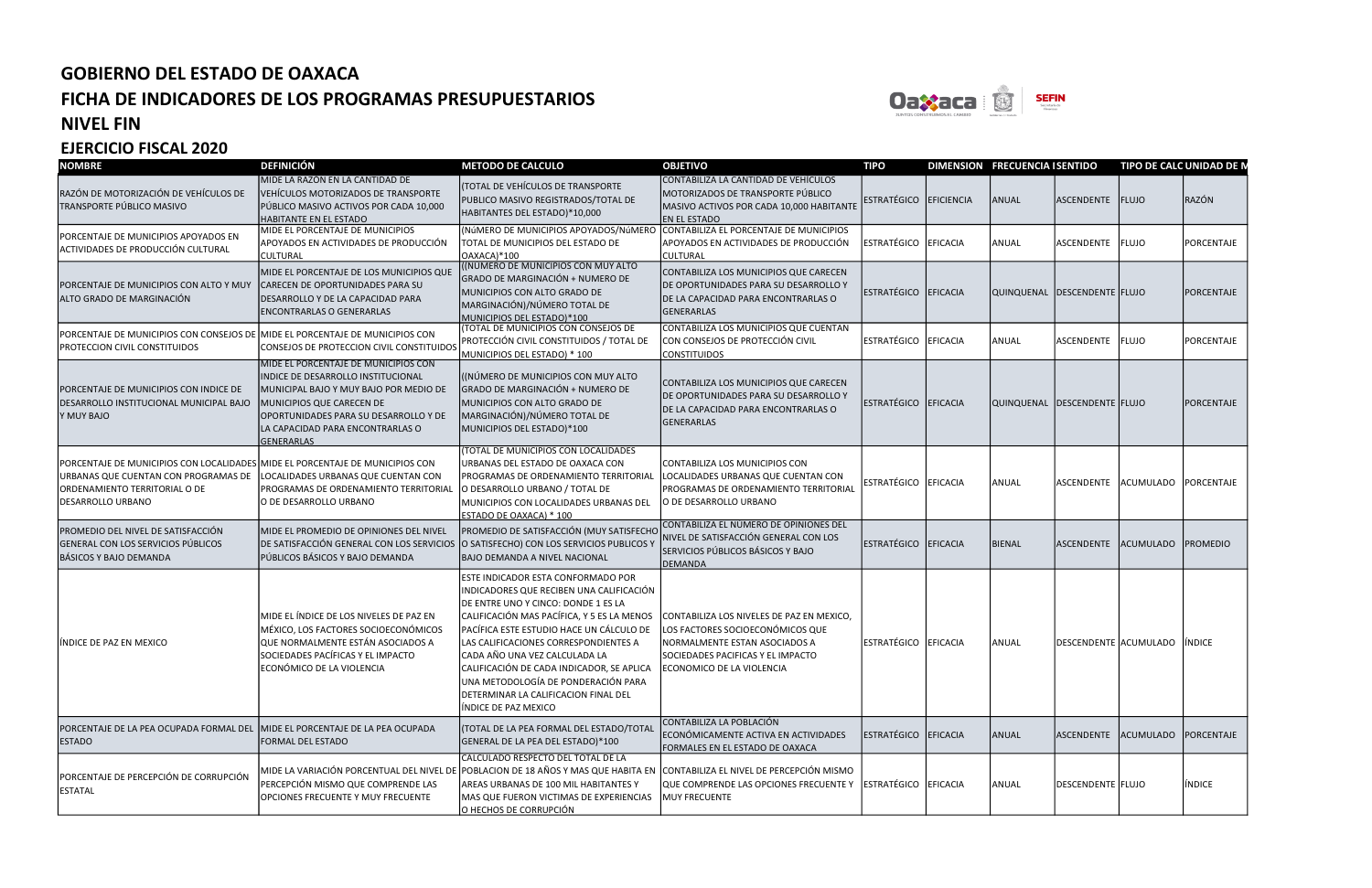

#### NIVEL FIN

| <b>NOMBRE</b>                                                                                             | <b>DEFINICIÓN</b>                                                                                                                                                                                                                                                         | <b>METODO DE CALCULO</b>                                                                                                                                                                            | <b>OBJETIVO</b>                                                                                                                                                                                                     | <b>TIPO</b>          |                 | DIMENSION FRECUENCIA I SENTIDO |                                  | TIPO DE CALC UNIDAD DE N |            |
|-----------------------------------------------------------------------------------------------------------|---------------------------------------------------------------------------------------------------------------------------------------------------------------------------------------------------------------------------------------------------------------------------|-----------------------------------------------------------------------------------------------------------------------------------------------------------------------------------------------------|---------------------------------------------------------------------------------------------------------------------------------------------------------------------------------------------------------------------|----------------------|-----------------|--------------------------------|----------------------------------|--------------------------|------------|
| PORCENTAJE DE PERCEPCION DE LA<br>INSEGURIDAD                                                             | MIDE LA PERCEPCION DE LA POBLACION DE 18<br>AÑOS Y MAS SOBRE LA SEGURIDAD DEL LUGAR<br>DONDE VIVEN Y SOBRE LOS LUGARES EN DONDE DE 18 AÑOS Y MAS DE LA ENTIDAD<br><b>REALIZAN SUS ACTIVIDADES COTIDIANAS</b>                                                              | (TOTAL DE POBLACIÓN DE 18 AÑOS Y MAS QUE<br>SE SIENTE INSEGURA/TOTAL DE LA POBLACION<br>FEDERATIVA)*100                                                                                             | CONTABILIZA LA PERCEPCIÓN DE LA POBLACIÓN<br>DE 18 AÑOS Y MAS SOBRE LA SEGURIDAD DEL<br>LUGAR DONDE VIVEN Y SOBRE LOS LUGARES EN ESTRATÉGICO<br>DONDE REALIZAN SUS ACTIVIDADES<br><b>COTIDIANAS</b>                 |                      | EFICACIA        | ANUAL                          | <b>DESCENDENTE FLUJO</b>         |                          | PORCENTAJE |
| PORCENTAJE DE PERSONAS CON CARENCIA DE<br>CALIDAD Y ESPACIOS EN LA VIVIENDA                               | MIDE EL PORCENTAJE DE PERSONAS CON<br>CARENCIA DE CALIDAD Y ESPACIOS EN LA<br>VIVIENDA A TRAVES DE LA POBLACIÓN<br>OAXAQUEÑA EN SITUACIÓN DE POBREZA CON<br>INGRESO POR DEBAJO DE LA LINEA DE<br>BIENESTAR Y CON CARENCIA POR CALIDAD Y<br><b>ESPACIOS DE LA VIVIENDA</b> | (PERSONAS CON CARENCIA EN LA CALIDAD Y<br>ESPACIOS EN LA VIVIENDA / TOTAL DE<br>HABITANTES EN UN ESPACIO TERRITORIAL<br>DETERMINADO) * 100                                                          | CONTABILIZA LA POBLACIÓN OAXAQUEÑA EN<br>SITUACION DE POBREZA CON INGRESO POR<br>DEBAJO DE LA LINEA DE BIENESTAR Y CON<br>CARENCIA POR CALIDAD Y ESPACIOS DE LA<br><b>VIVIENDA</b>                                  | ESTRATÉGICO          | <b>EFICACIA</b> | <b>BIENAL</b>                  | DESCENDENTE FLUJO                |                          | PORCENTAJE |
| PORCENTAJE DE PERSONAS CON CARENCIA POR<br>ACCESOS A LOS SERVICIOS BÁSICOS EN LA<br>VIVIENDA              | MIDE EL PORCENTAJE DE PERSONAS CON<br>CARENCIA POR ACCESOS A LOS SERVICIOS<br><b>BASICOS EN LA VIVIENDA</b>                                                                                                                                                               | (PERSONAS CON CARENCIA EN EL ACCESO A<br>SERVICIOS BÁSICOS EN LA VIVIENDA / TOTAL DE<br>HABITANTES EN UN ESPACIO TERRITORIAL<br>DETERMINADO) * 100                                                  | CONTABILIZA LA POBLACIÓN OAXAQUEÑA EN<br>SITUACION DE POBREZA CON INGRESO POR<br>DEBAJO DE LA LINEA DE BIENESTAR Y CON<br>CARENCIA POR ACCESO A SERVICIOS BÁSICOS<br>DE LA VIVIENDA                                 | ESTRATÉGICO EFICACIA |                 | <b>BIENAL</b>                  | DESCENDENTE ACUMULADO PORCENTAJE |                          |            |
| PORCENTAJE DEL PIB DEL VALOR DE LA<br>PRODUCCIÓN DE LOS BIENES Y SERVICIOS<br>AMBIENTALES Y ECOSISTÉMICOS | MIDE EL PORCENTAJE DEL PIB DE LOS BIENES Y<br>SERVICIOS AMBIENTALES Y ECOSISTEMICOS EN<br>EL ESTADO                                                                                                                                                                       | (VALOR DE LOS BIENES Y SERVICIOS<br>AMBIENTALES Y ECOSISTÉMICOS / PIB)*100                                                                                                                          | CONTABILIZA EL PORCENTAJE DEL PIB DE LOS<br>BIENES Y SERVICIOS AMBIENTALES Y<br>ECOSISTEMICOS EN EL ESTADO                                                                                                          | <b>ESTRATÉGICO</b>   | <b>EFICACIA</b> | ANUAL                          | ASCENDENTE                       | FLUJO                    | PORCENTAJE |
| <b>TASA DE VARIACION DEL PIB ESTATAL</b>                                                                  | MIDE LA VARIACION DEL VALOR MONETARIO DE ([(PRODUCTO INTERNO BRUTO ESTATAL EN EL<br>LA PRODUCCION DE BIENES Y SERVICIOS DE<br><b>DEMANDA FINAL DEL ESTADO</b>                                                                                                             | AÑO T/PRODUCTO INTERNO BRUTO ESTATAL EN MONETARIO DE LA PRODUCCIÓN DE BIENES Y<br>EL AÑO T-1)-1]*100                                                                                                | CONTABILIZA LA VARIACIÓN DEL VALOR<br>SERVICIOS DE DEMANDA FINAL DEL ESTADO                                                                                                                                         | ESTRATÉGICO          | EFICACIA        | ANUAL                          | <b>ASCENDENTE</b>                | ACUMULADO TASA           |            |
| TASA DE VARIACION DEL PIB ESTATAL DEL<br><b>SECTOR PRIMARIO</b>                                           | MIDE LA VARIACION PORCENTUAL DEL PIP<br><b>ESTATAL DE LAS ACTIVIDADES DE</b><br>AGRICULTURA, CRIA Y EXPLOTACION DE<br>ANIMALES, APROVECHAMIENTO FORESTAL,<br>PESCA Y CAZA                                                                                                 | LOS CÁLCULOS REGIONALES SE ALINEAN CON<br>LAS CIFRAS ANUALES UTILIZANDO LA TÉCNICA<br>DE BENCHMARKING, GARANTIZANDO CON<br>ELLO, LA COMPATIBILIDAD ENTRE LOS<br>PRODUCTOS DE LAS CUENTAS NACIONALES | CONTABILIZA LA VARIACIÓN PORCENTUAL DEL<br>PIP ESTATAL DE LAS ACTIVIDADES DE<br>AGRICULTURA, CRIA Y EXPLOTACION DE<br>ANIMALES, APROVECHAMIENTO FORESTAL,<br>PESCA Y CAZA                                           | ESTRATÉGICO          | <b>EFICACIA</b> | ANUAL                          | ASCENDENTE                       | ACUMULADO TASA           |            |
| PORCENTAJE DE LA POBLACIÓN CON INGRESO<br>INFERIOR A LA LINEA DE BIENESTAR                                | MIDE LA PROPORCION DE LA POBLACION CON<br>UN INGRESO INFERIOR A LA LINEA DE<br>BIENESTAR                                                                                                                                                                                  | (NÚMERO DE POBLACIÓN CON INGRESO<br>INFERIOR A LA LINEA DE BIENESTAR EN EL AÑO POBLACIÓN CON UN INGRESO INFERIOR A LA<br>T / NÚMERO DE POBLACIÓN EN EL AÑO T) * 100 LINEA DE BIENESTAR              | CONTABILIZA LA PROPORCIÓN DE LA                                                                                                                                                                                     | ESTRATÉGICO          | EFICACIA        | BIENAL                         | DESCENDENTE  FLUJO               |                          | PORCENTAJE |
| PORCENTAJE DE POBLACION DE 0 A 17 AÑOS EN<br>SITUACION DE POBREZA Y POBREZA EXTREMA                       | MIDE EL PORCENTAJE DE LAS PERSONAS DE 0 A<br>17 AÑOS DE EDAD EN EL ESTADO DE OAXACA<br>EN SITUACION DE POBREZA Y POBREZA<br>EXTREMA EN RELACION CON EL TOTAL DE LA<br>POBLACION DE ESE MISMO RANGO DE EDAD                                                                | (POBLACIÓN DE 0 A 17 AÑOS DEL ESTADO DE<br>OAXACA EN SITUACION DE POBREZA Y POBREZA<br>EXTREMA / POBLACIÓN TOTAL DE 0 A 17 AÑOS<br>EN EL ESTADO DE OAXACA) * 100                                    | CONTABILIZA LAS PERSONAS DE 0 A 17 AÑOS DE<br>EDAD EN EL ESTADO DE OAXACA EN SITUACIÓN<br>DE POBREZA Y POBREZA EXTREMA EN RELACION ESTRATÉGICO<br>CON EL TOTAL DE LA POBLACIÓN DE ESE MISMO<br><b>RANGO DE EDAD</b> |                      | <b>EFICACIA</b> | ANUAL                          | ASCENDENTE                       | ACUMULADO PORCENTAJE     |            |
| PORCENTAJE DE POBLACIÓN EN SITUACION DE<br>POBREZA Y POBREZA EXTREMA                                      | MIDE EL PORCENTAJE DE POBLACIÓN EN<br>SITUACIÓN DE POBREZA Y POBREZA EXTREMA                                                                                                                                                                                              | (NÚMERO DE POBLACIÓN EN SITUACIÓN DE<br>POBREZA Y POBREZA EXTREMA EN EL AÑO T /<br>NÚMERO DE POBLACIÓN EN EL AÑO T) * 100                                                                           | CONTABILIZA LA PROPORCIÓN DE LA<br>POBLACIÓN QUE SE ENCUENTRA EN SITUACION ESTRATÉGICO<br>DE POBREZA, ASI COMO EN POBREZA EXTREMA                                                                                   |                      | EFICACIA        | <b>BIENAL</b>                  | DESCENDENTE ACUMULADO PORCENTAJE |                          |            |
| INDICE DE POBLACIÓN SIN ACCESO A LOS<br>SERVICIOS DE SALUD                                                | MIDE EL ÍNDICE DE POBLACIÓN SIN ACCESO A<br>LOS SERVICIOS DE SALUD A TRAVES DEL<br>COMPORTAMIENTO DE LA POBLACIÓN SIN<br>ACCESO A LOS SERVICIOS DE SALUD EN EL<br><b>ESTADO</b>                                                                                           | (POBLACIÓN SIN DERECHOHABIENCIA A LOS<br>SERVICIOS DE SALUD/ POBLACIÓN TOTAL)*100                                                                                                                   | CONTABILIZA EL COMPORTAMIENTO DE LA<br>POBLACIÓN SIN ACCESO A LOS SERVICIOS DE<br>SALUD EN EL ESTADO                                                                                                                | ESTRATÉGICO EFICACIA |                 | ANUAL                          | DESCENDENTE ACUMULADO INDICE     |                          |            |
| POBLACIÓN TOTAL CON REZAGO EDUCATIVO                                                                      | MIDE LA VARIACIÓN DE LA POBLACIÓN QUE SE<br>ENCUENTRA EN SITUACIÓN DE REZAGO<br>EDUCATIVO CON RESPECTO A LA POBLACIÓN DE SECUNDARIA TERMINADA)/POBLACIÓN DE 15<br>15 AÑOS Y MAS                                                                                           | ((POBLACIÓN ANALFABETA + POBLACIÓN SIN<br>PRIMARIA TERMINADA + POBLACIÓN SIN<br>AÑOS Y MAS)*100                                                                                                     | CONTABILIZA LA POBLACIÓN QUE SE<br>ENCUENTRA EN SITUACIÓN DE REZAGO<br>EDUCATIVO CON RESPECTO A LA POBLACION DE<br>15 AÑOS Y MAS                                                                                    | ESTRATÉGICO EFICACIA |                 | ANUAL                          | DESCENDENTE ACUMULADO TASA       |                          |            |

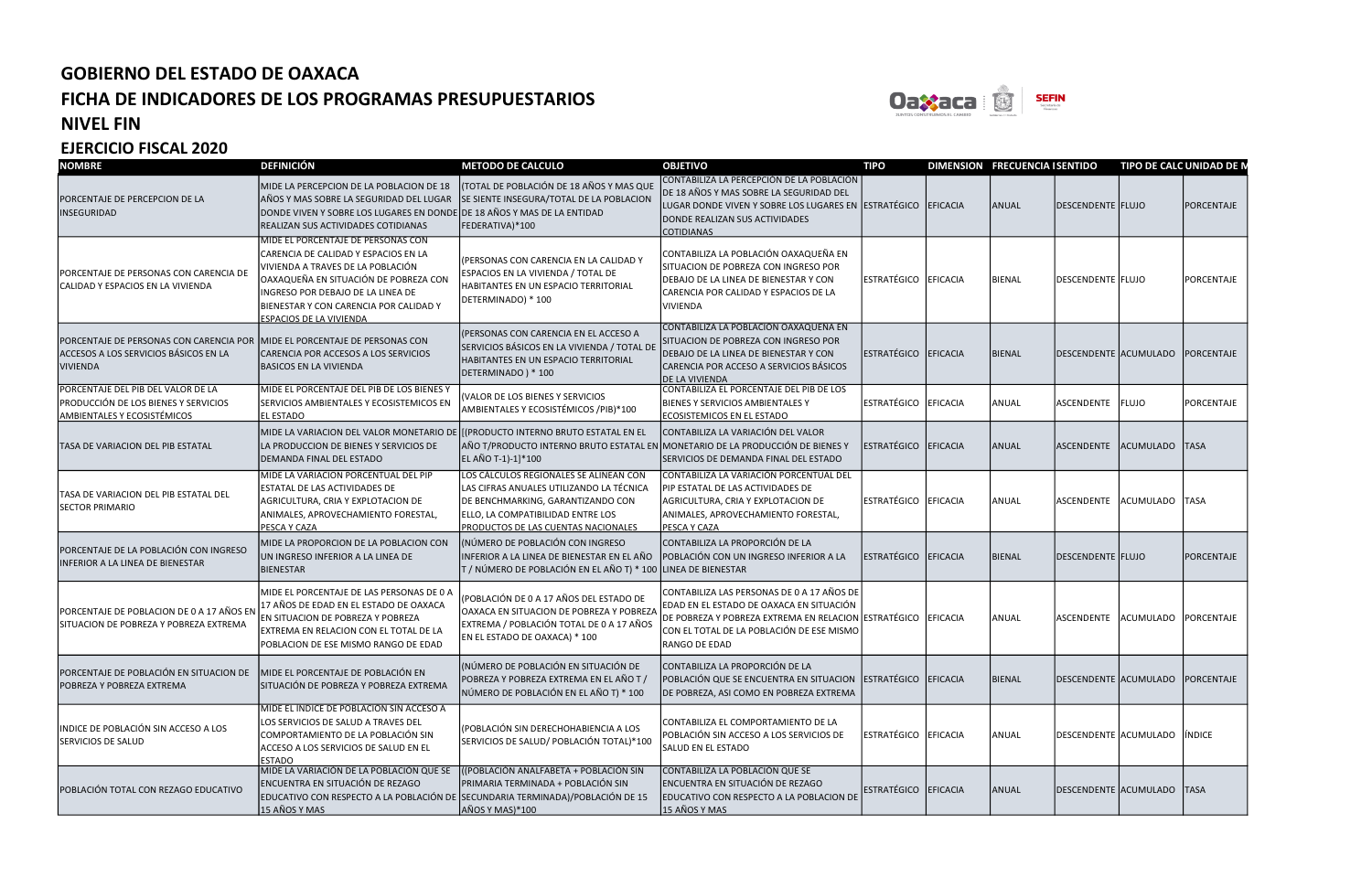

#### NIVEL FIN

| <b>NOMBRE</b>                                                                                          | <b>DEFINICIÓN</b>                                                                                                                                                                                                                                                                                                                                                                                                                                                                                                                                                                                                        | <b>METODO DE CALCULO</b>                                                                                                                                                                                                                                                                                               | <b>OBJETIVO</b>                                                                                                                                                                                                                                                                                                                                                                                                                                                                                                                                             | <b>TIPO</b>            |          | <b>DIMENSION FRECUENCIA I SENTIDO</b> |                                         | TIPO DE CALC UNIDAD DE N |             |
|--------------------------------------------------------------------------------------------------------|--------------------------------------------------------------------------------------------------------------------------------------------------------------------------------------------------------------------------------------------------------------------------------------------------------------------------------------------------------------------------------------------------------------------------------------------------------------------------------------------------------------------------------------------------------------------------------------------------------------------------|------------------------------------------------------------------------------------------------------------------------------------------------------------------------------------------------------------------------------------------------------------------------------------------------------------------------|-------------------------------------------------------------------------------------------------------------------------------------------------------------------------------------------------------------------------------------------------------------------------------------------------------------------------------------------------------------------------------------------------------------------------------------------------------------------------------------------------------------------------------------------------------------|------------------------|----------|---------------------------------------|-----------------------------------------|--------------------------|-------------|
| SUBINDICE DE PRECURSORES DEL INDICE DE<br>COMPETITIVIDAD ESTATAL                                       | MIDE EL SUBINDICE DE PRECURSORES DEL<br>INDICE DE COMPETITIVIDAD ESTATAL A TRAVES<br>DE LOS SECTORES FINANCIERO, DE<br>TELECOMUNICACIONES Y DE TRANSPORTE<br>ESTOS SECTORES SON DE GRAN IMPORTANCIA<br>DEBIDO A QUE SE LES CONSIDERA COMO<br>CONDICIONES NECESARIAS PARA IMPULSAR EL<br>CRECIMIENTO ECONOMICO, LA INVERSION Y LA<br>GENERACION DE EMPLEO, AL INCIDIR<br>DIRECTAMENTE EN OTROS SECTORES DE LA<br>ECONOMIA Y MEJORAR LA COMPETITIVIDAD DE<br>LOS ESTADOS ESTE SUBINDICE CONSIDERA<br>INDICADORES RELACIONADOS CON EL ACCESO Y<br>USO DEL INTERNET, LAS VIAS FISICAS DE<br>COMUNICACION AEREAS O TERRESTRES | CONSIDERA 11 INDICADORES RELACIONADOS<br>CON EL ACCESO Y USO DE TELEFONÍA MÓVIL,<br>INTERNET, PUNTOS DE VENTA, CAJEROS<br>AUTOMÁTICOS, CAPTACIÓN DE AHORRO,<br>PRIMAS DE SEGUROS, RED CARRETERA,<br>ACCIDENTES DE TRÁNSITO, ACCIDENTES POR<br>MALAS CONDICIONES DEL CAMINO, FLUJO DE<br>PASAJEROS AEREOS Y CARGA AEREA | CONTABILIZA LOS SECTORES FINANCIEROS, DE<br><b>TELECOMUNICACIONES Y DE TRANSPORTE</b><br><b>ESTOS SECTORES SON DE GRAN IMPORTANCIA</b><br>DEBIDO A QUE SE LES CONSIDERA COMO<br>CONDICIONES NECESARIAS PARA IMPULSAR EL<br>CRECIMIENTO ECONOMICO, LA INVERSION Y LA<br>GENERACION DE EMPLEO, AL INCIDIR<br>DIRECTAMENTE EN OTROS SECTORES DE LA<br>ECONOMÍA Y MEJORAR LA COMPETITIVIDAD DE<br>LOS ESTADOS ESTE SUBINDICE CONSIDERA<br>INDICADORES RELACIONADOS CON EL ACCESO Y<br>USO DEL INTERNET, LAS VIAS FISICAS DE<br>COMUNICACION AEREAS O TERRESTRES | ESTRATÉGICO            | EFICACIA | <b>BIENAL</b>                         | ASCENDENTE FLUJO                        |                          | INDICE      |
| PORCENTAJE DE LA PRODUCCIÓN FORESTAL<br>MADERABLE                                                      | MIDE EL PORCENTAJE DE LA PRODUCCIÓN<br>FORESTAL MADERABLE A TRAVES DE QUE A<br>MAYOR VOLÚMEN PRODUCIDO, MAYOR VALOR<br><b>DEL INDICADOR</b>                                                                                                                                                                                                                                                                                                                                                                                                                                                                              | (VOLÚMEN MADERABLE PRODUCIDO/VOLÚMEN)<br>MADERABLE AUTORIZADO)*100                                                                                                                                                                                                                                                     | CONTABILIZA EL PIB DEL VALOR DE LA<br>PRODUCCIÓN DE LOS BIENES Y SERVICIOS<br><b>AMBIENTALES Y ECOSISTÉMICOS</b>                                                                                                                                                                                                                                                                                                                                                                                                                                            | <b>ESTRATÉGICO</b>     | EFICACIA | ANUAL                                 | <b>ASCENDENTE</b>                       | ACUMULADO PORCENTAJE     |             |
| PORCENTAJE DE REINCIDENCIA DE LA<br>POBLACION REHABILITADA                                             | MIDE EL PORCENTAJE DE PERSONAS<br>REHABILITADAS QUE EGRESAN DE LOS CENTROS (REINCIDENTES/LIBERTADES)*100<br>PENITENCIARIOS DEL ESTADO, QUE REINCIDEN                                                                                                                                                                                                                                                                                                                                                                                                                                                                     |                                                                                                                                                                                                                                                                                                                        | CONTABILIZA LAS PERSONAS REHABILITADAS<br>QUE EGRESAN DE LOS CENTROS<br>PENITENCIARIOS DEL ESTADO, QUE REINCIDEN                                                                                                                                                                                                                                                                                                                                                                                                                                            | ESTRATÉGICO EFICACIA   |          | ANUAL                                 | DESCENDENTE FLUJO                       |                          | PORCENTAJE  |
| TASA DE VARIACION DE RESIDUOS SÓLIDOS<br>TRATADOS O CONFINADOS ADECUADAMENTE A<br><b>NIVEL ESTATAL</b> | MIDE LA VARIACIÓN ANUAL DE TONELADAS DE<br>RESIDUOS SÓLIDOS TRATADOS O CONFINADOS<br>ADECUADAMENTE EN EL ESTADO DE OAXACA                                                                                                                                                                                                                                                                                                                                                                                                                                                                                                | (TONELADAS DE RESIDUOS SÓLIDOS TRATADOS CONTABILIZA LA VARIACIÓN ANUAL DE<br>O CONFINADOS ADECUADAMENTE EN EL AÑO<br>T/ TONELADAS DE RESIDUOS SÓLIDOS QUE SE<br>GENERAN EN EL AÑO T-1)-1)*100                                                                                                                          | TONELADAS DE RESIDUOS SÓLIDOS TRATADOS<br>O CONFINADOS ADECUADAMENTE EN EL<br><b>ESTADO DE OAXACA</b>                                                                                                                                                                                                                                                                                                                                                                                                                                                       | ESTRATÉGICO EFICACIA   |          | ANUAL                                 | ASCENDENTE   FLUJO                      |                          | <b>TASA</b> |
| <b>INDICE DE REZAGO SOCIAL</b>                                                                         | MIDE EL ÍNDICE DE REZAGO SOCIAL POR MEDIO<br>DE LA PONDERACION DE CUATRO INDICADORES<br>DE CARENCIAS SOCIALES (EDUCACION, SALUD,<br>SERVICIOS BASICOS Y ESPACIOS EN LA<br><b>VIVIENDA)</b>                                                                                                                                                                                                                                                                                                                                                                                                                               | EL ÍNDICE DE REZAGO SOCIAL SE CONSTRUYE<br>COMO UNA SUMA PONDERADA DE LOS<br>DIFERENTES INDICADORES QUE LO<br>CONFORMAN                                                                                                                                                                                                | CONTABILIZA LOS CUATRO INDICADORES DE<br>CARENCIAS SOCIALES (EDUCACIÓN, SALUD,<br>SERVICIOS BÁSICOS Y ESPACIOS EN LA<br>VIVIENDA)                                                                                                                                                                                                                                                                                                                                                                                                                           | ESTRATÉGICO EFICACIA   |          |                                       | QUINQUENAL DESCENDENTE ACUMULADO INDICE |                          |             |
| TASA DE VARIACION DE SUPERFICIE CON<br>COBERTURA NATURAL CONSERVADA                                    | MIDE LA VARIACION ANUAL DE SUPERFICIE COI<br>COBERTURA NATURAL CONSERVADA                                                                                                                                                                                                                                                                                                                                                                                                                                                                                                                                                | ((HECTÁREAS CONSERVADAS AL AÑO<br>TO/HECTAREAS CONSERVADAS AL AÑO T1)-<br>$1)*100$                                                                                                                                                                                                                                     | CONTABILIZA LA VARIACIÓN ANUAL DE<br>SUPERFICIE CON COBERTURA NATURAL<br>CONSERVADA                                                                                                                                                                                                                                                                                                                                                                                                                                                                         | <b>ESTRATÉGICO</b>     | EFICACIA | ANUAL                                 | <b>ASCENDENTE</b>                       | ACUMULADO TASA           |             |
| RAZÓN DE SUPERFICIE DEFORESTADA<br>ACUMULADA POR INCENDIOS, PLAGAS Y<br><b>ENFERMEDADES FORESTALES</b> | MIDE LA RAZÓN DE CAMBIOS GENERADOS EN<br>LA PROBLEMÁTICA DE DEFORESTACIÓN POR<br>INCENDIO, PLAGAS Y ENFERMEDAD FORESTAL<br>CON LA IMPLEMENTACIÓN DE LAS ACCIONES<br><b>APLICADAS</b>                                                                                                                                                                                                                                                                                                                                                                                                                                     | (SUPERFICIE DEFORESTADA ACUMULADA EN EL<br>AÑO N-1 + SUPERFICIE DEFORESTADA EN EL<br>AÑO N)-SUPERFICIE REFORESTADA EN EL AÑO                                                                                                                                                                                           | CONTABILIZA LOS CAMBIOS GENERADOS EN LA<br>PROBLEMÁTICA DE DEFORESTACIÓN POR<br>INCENDIO, PLAGAS Y ENFERMEDAD FORESTAL<br>CON LA IMPLEMENTACIÓN DE LAS ACCIONES<br><b>APLICADAS</b>                                                                                                                                                                                                                                                                                                                                                                         | ESTRATÉGICO EFICIENCIA |          | ANUAL                                 | DESCENDENTE FLUJO                       |                          | RAZÓN       |
| TASA DE VARIACION DE TONELADAS DE CO2<br><b>EVITADAS O MITIGADAS</b>                                   | MIDE LA VARIACION ANUAL DE TONELADAS DE<br>CO2EQ EVITADAS O MITIGADAS EN EL ESTADO<br><b>DE OAXACA</b>                                                                                                                                                                                                                                                                                                                                                                                                                                                                                                                   | (TONELADAS DE CO2 EQUIVALENTE (TCO2E)<br>MITIGADAS O EVITADAS AL AÑO T) /<br>(TONELADAS DE CO2 EQUIVALENTE (TCO2E)<br>MITIGADAS AL AÑO T-1) -1) * 100                                                                                                                                                                  | CONTABILIZA LA VARIACION ANUAL DE<br>TONELADAS DE CO2EQ EVITADAS O MITIGADAS ESTRATÉGICO EFICACIA<br><b>EN EL ESTADO DE OAXACA</b>                                                                                                                                                                                                                                                                                                                                                                                                                          |                        |          | ANUAL                                 | <b>DESCENDENTE FLUJO</b>                |                          | <b>TASA</b> |